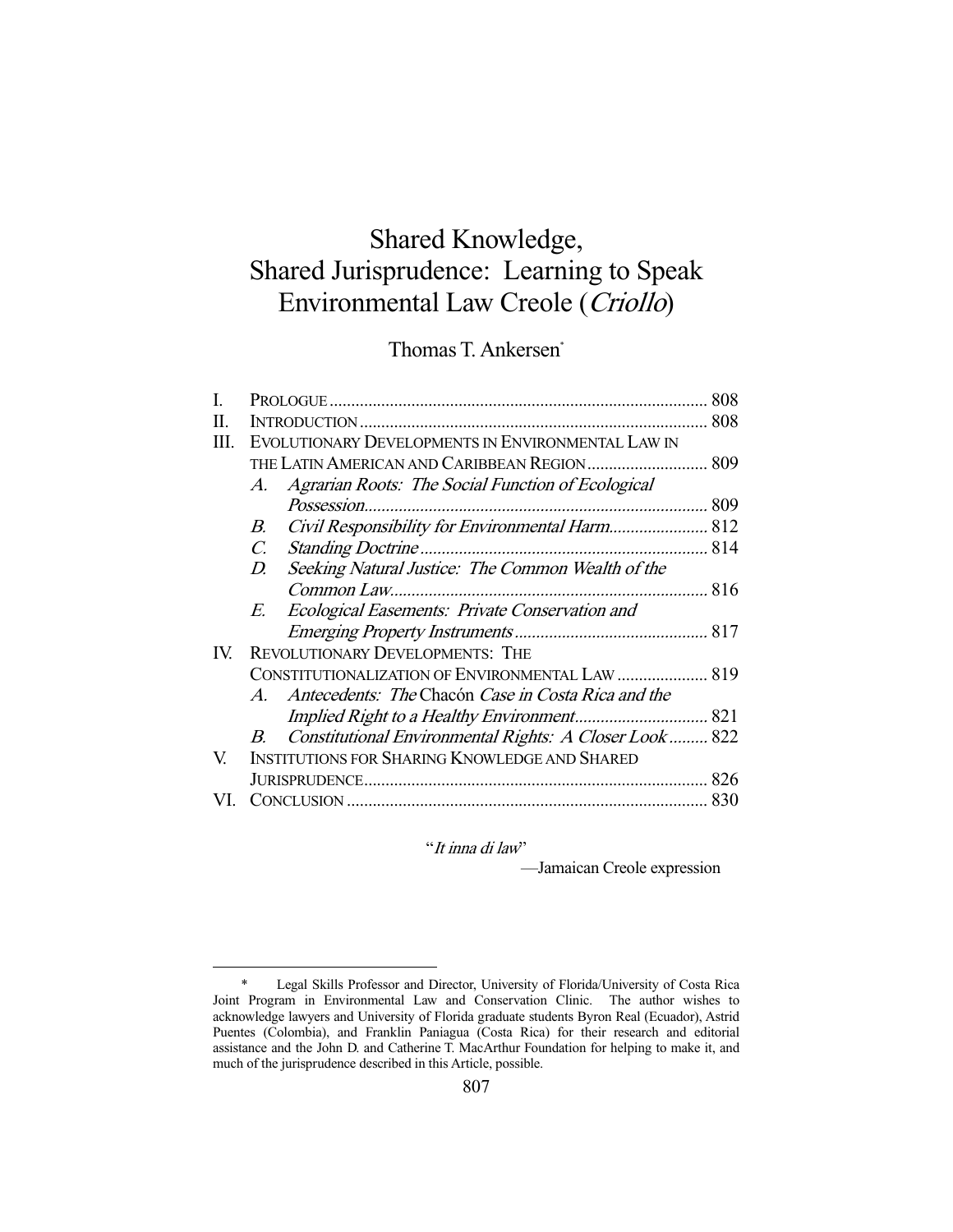#### I. PROLOGUE

 In August 2002, a group of legal scholars and practitioners traveled to Havana, Cuba, to explore the development and application of environmental law in Cuba.<sup>1</sup> One meeting took place in the formal confines of the Cuban National Union of Jurists. Prompted by a question concerning an interpretation of Law No.  $81<sup>2</sup>$  Cuba's framework environmental law, a debate ensued concerning the standing of citizens to represent the public interest in environmental cases. A lawyer from Cuba's Attorney General's office argued that a provision of the law required such cases to be brought by the government. However, the chief lawyer from the Ministry of Science, Technology and the Environment (CITMA), Cuba's environment ministry, argued that another provision granted broader standing.<sup>3</sup> This was a debate that could have occurred in any bar association meeting or law faculty lounge anywhere. That it occurred in Cuba may seem remarkable. But the truth of the matter is, despite the political divide, lawyers are lawyers everywhere, and there are environmental lawyers in Cuba.<sup>4</sup> Increasingly, throughout Latin America and the Caribbean, environmental lawyers are pushing the envelope and testing the jurisprudential waters.

## II. INTRODUCTION

-

 The character of the legal and judicial systems in Latin America and the Caribbean is undergoing fundamental change.<sup>5</sup> Traditionally weak judiciaries are emboldened, precedent as a jurisprudential decision-

<sup>1.</sup> See Oliver A. Houck, *Environmental Law in Cuba*, 16 J. LAND USE & ENVTL. L. 1-18 (2000).

 <sup>2.</sup> Ley del Medio Ambiente, LEY NO. 81 [Environmental Law, LAW NO. 81] (1997) (Cuba), translated in CUBAN ENVIRONMENTAL LAW 21 (Jerry Speir ed., 1999).

 <sup>3.</sup> Compare LEY NO. 81, art. 71 (providing that only the Attorney General and Environment Minister can act "in defense of the social interest in environmental protection"), with LEY No. 81, art. 4(1) (providing that every natural or legal person must have "adequate and sufficient" access to judicial and administrative redress).

 <sup>4.</sup> Despite the fascinating colloquy, the access to the courts debate in Cuba continues to be largely academic. At the time of the exchange only one environmental case had ever been brought before a Cuban civil court (it settled) and no citizens have sought to use the more expansive interpretation of the enforcement measure to pursue an administrative action. Interview with Teresa Cruz, attorney, Ministerio de Ciencia, Tecnología y Medio Ambiente (CITMA), in Havana, Cuba (Aug. 14, 2002).

 <sup>5.</sup> For a discussion of the politics of Latin American judicial reform movements and their relationship to international development policy, see JUSTICE DELAYED: OBSTACLES TO JUDICIAL REFORM IN LATIN AMERICA 15-30 (Edmundo Jarquin & Fernando Carrillo eds., 1998); Linn Hammergren, Fifteen Years of Judicial Reform in Latin America: Where We Are and Why We Haven't Made More Progress, at http://www.uoregon.edu/~caguirre/hammergren.html (last visited June 5, 2003).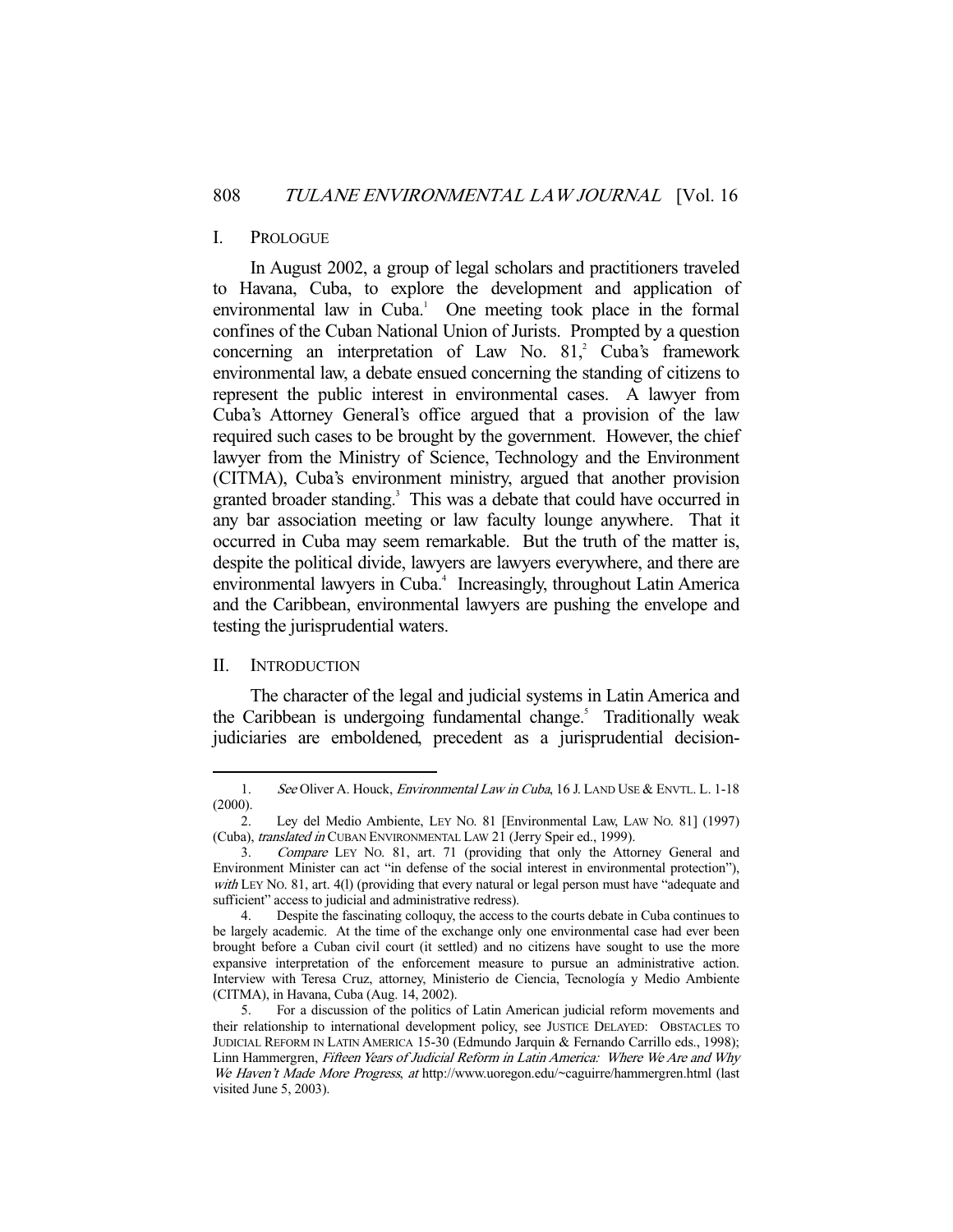making tool has become increasingly important, the apparatus of administrative law has become more sophisticated and complex, and increasingly sophisticated reporting systems and the "globalization" of shared jurisprudence through contemporary communication media have all contributed to the development of law in the region. These broader systemic developments, though uneven and incomplete, have occurred in tandem with the emergence of environmental law as a unique and discrete body of law.

 This Article traces several of the more interesting jurisprudential developments that have resulted from, or that have benefited, environmental law in the region and the knowledge sharing mechanisms that have contributed to the emergence of a shared hemispheric environmental jurisprudence.<sup>6</sup> This shared jurisprudence represents a "new environmental law" (*derecho ambiental*) that is not solely rooted in the civil or common law, but represents instead, a "legal creole" that relies on both traditions and requires the skills of each.

III. EVOLUTIONARY DEVELOPMENTS IN ENVIRONMENTAL LAW IN THE LATIN AMERICAN AND CARIBBEAN REGION

### A. Agrarian Roots: The Social Function of Ecological Possession

 In the 1980s and early 1990s, tropical deforestation was the major concern of northern nongovernmental organizations (NGOs), many of their southern counterparts, and international and bilateral development agencies. The root cause of deforestation was perceived to be poverty and land tenure insecurity. The "agricultural frontier" was viewed by many Latin American governments as a safety valve against swelling urban centers and popular discontent.<sup>7</sup> Agrarian reform laws born out of revolutions in the early and middle twentieth century supported colonization of the agricultural frontier by granting title based on improvements to the land.<sup>8</sup> The doctrinal basis for agrarian reform was

 <sup>6.</sup> Many civil lawyers use the term "jurisprudence" in the narrow sense of the opinions of judges on cases, while common lawyers treat jurisprudence as all sources of law, particularly scholarly writings. This Article uses the term "jurisprudence" in its broadest Justinian (Roman Law) sense: "The knowledge of things divine and human, the science of the just and unjust." See GUILLERMO CABANELLAS DE TORRES, DICCIONARIO JURÍDICO ELEMENTAL 221 (14th ed. 2000).

 <sup>7.</sup> One influential work in development policy describing the link between rural poverty, landlessness, and environmental destruction is H. JEFFREY LEONARD, NATURAL RESOURCES AND ECONOMIC DEVELOPMENT IN CENTRAL AMERICA, at xv-xvii (1987).

 <sup>8.</sup> This is analogous to the U.S. "homesteading" laws of the mid-nineteenth century when the United States also had "tierras baldías" (vacant lands) and a frontier to be settled. See Preemption Act of 1841, ch. 16, 5 Stat. 453 (repealed 1891) (validating land claims to squatters);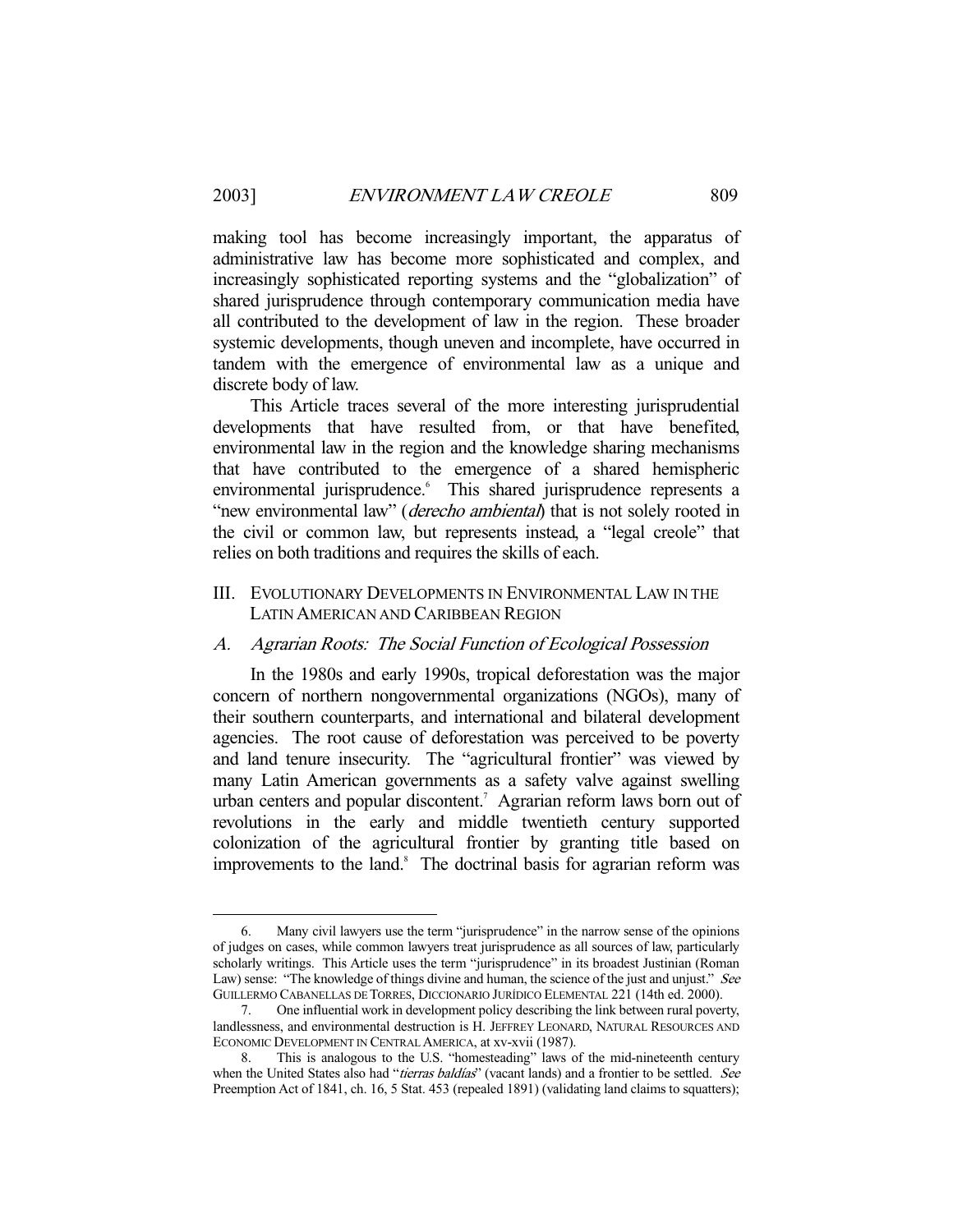grounded in the belief that property possesses an independent social function that should constrain individual property rights. This social function of property served as a justification for the breakup of large landholdings by wealthy elites, referred to as "latifundios."<sup>9</sup> Often these lands lay fallow, performing no social function. Colonization schemes enabled peasants to move onto seized lands, as well as tierras baldías (state-owned frontier lands that had not previously been titled), provided the land was improved in a way that restored the social function of the land. Where there were virgin forests this meant demonstrating possession, which usually entailed clearing the land for agriculture or other productive uses.<sup>10</sup> The legal basis for this development process is referred to as "*posesión agraria*."<sup>11</sup>

 Latin America's conservation movement formed in this milieu, and many nonenvironmental organizations directed their initial energies toward biodiversity conservation and deforestation, often working with northern biodiversity protection and conservation interests to protect natural areas from formal and spontaneous colonization schemes.<sup>12</sup> Funding tied to biodiversity conservation often came through development agencies such as the United States Agency for International Development (USAID), European development organizations, and U.S. foundations. Environmental law groups emerged as a distinct subgroup to support Latin America's growing conservation movement. One of the first of the environmental law NGOs was Centro de Derecho Ambiental <sup>y</sup>de los Recursos Naturales (CEDARENA) in Costa Rica.13 Formed in 1989, CEDARENA directed its initial efforts toward consolidating Costa

Homestead Act of 1862, ch.75, 12 Stat. 392 (repealed 1976) (permitting claims up to 160 acres of land if the homesteader cultivated land for five years).

<sup>9.</sup> See Steven E. Hendrix, *Property Law Innovation in Latin America with Innovations*, 18 B.C. INT'L & COMP. L. REV. 1, 7-8 (1995) (reviewing Latin American constitutional bases for the social function doctrine).

<sup>10.</sup> See Marianne Schmink, The Rationality of Tropical Rainforest Destruction, in MANAGEMENT OF FORESTS IN TROPICAL AMERICA: PROSPECTS AND TECHNOLOGIES 11, 11-30 (Julio C. Figueroa Colón et al. eds., 1987).

 <sup>11.</sup> See ALVAO MEZA LAZARUS, LA POSESIÓN AGRARIA (1991); Ronald Fonseca Vargas, Análisis de la Posesión Agraria en la Jurisprudencia Costarricense (1993) (Tesis para optar el Grado de Licenciado en Derecho, Facultad de Derecho de la Universidad de Costa Rica).

 <sup>12.</sup> For a description of this historical perspective in Costa Rica see STERLING EVANS, THE GREEN REPUBLIC: A CONSERVATION HISTORY OF COSTA RICA (1999).

 <sup>13.</sup> See CEDARENA, at http://www.cedarena.org (last visited June 5, 2003). Around the same time similar environmental law NGOs appeared in Peru (Sociedad Peruana de Derecho Ambiental), Colombia (Fundepublico), and Mexico (Centro Mexicano de Derecho Ambiental).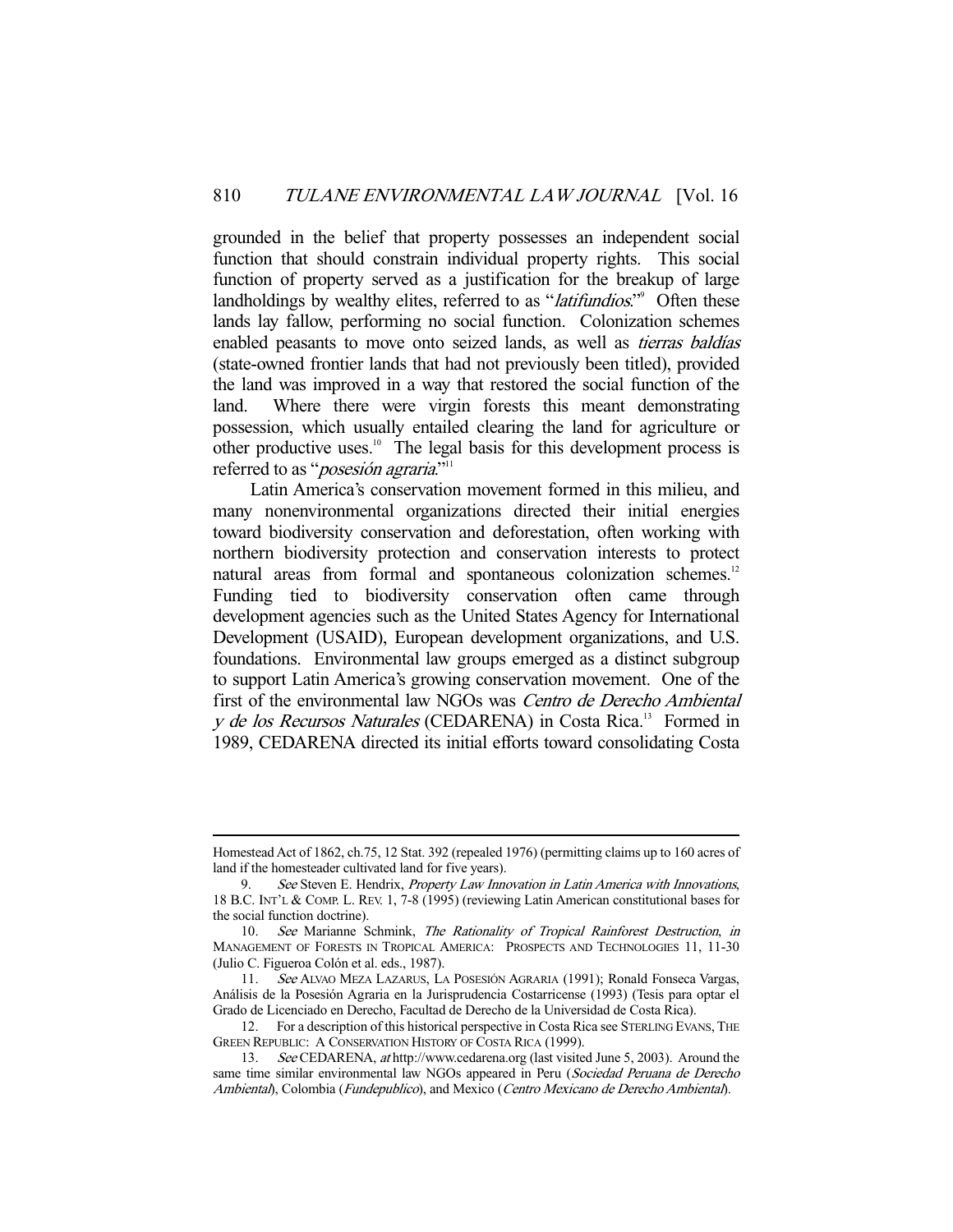Rica's Protected Areas System, particularly addressing land tenure and colonization on the agricultural frontier. $14$ 

 In the 1990s, creative environmental lawyers and innovative agrarian law judges evolved a jurisprudential response to the social function doctrine and its *posesión agraria* corollary. Instead of discarding a doctrine that lies at the heart of the powerful Latin American agrarian reform movement, environmental lawyers and agrarian jurists have instead argued that possession can be demonstrated through ecological land management, or ecological possession. "Posesión ecológica" provides that the social function in Latin American property law can be achieved by retaining forest cover in the interest of biodiversity conservation, which can be demonstrated by caring for and conserving the land.15 This jurisprudential device has been codified in some Latin American constitutions and agrarian statutes,<sup>16</sup> and has been utilized by agrarian jurists in Costa Rica.<sup>17</sup>

 The Costa Rican jurisprudential development did not represent a straight leap from *posesión agraria* to *posesión ecológica*. In an early case important to the developing jurisprudence, the Costa Rica Supreme Court refused to recognize mere deforestation for the commercial extraction of timber as sufficient to establish *posesión agraria*.<sup>18</sup> Rather than suffer continued forest loss under the doctrine of posesión agraria, an agrarian court subsequently found that the social function could be accomplished through sustainable commercial forestry practices, a practice the court referred to as *posesión agraria forestal*.<sup>19</sup> From here, it

 <sup>14.</sup> Several years later, CEDARENA led a regional effort to develop a network of environmental law institutions and attorneys in Central America. These efforts began by focusing environmental law research on the consolidation of a regional system of protected areas to safeguard the land bridge between North and South America known as the "Mesoamerican Biological Corridor." See generally Thomas T. Ankersen, The Mesoamerican Biological Corridor: The Legal Framework for an Integrated, Regional System of Protected Areas, 9 J. ENVTL. L. & LITIG. 499-549 (1994) (discussing the feasibility of establishing a regional institutional framework to protect the Mesoamerican Biological Corridor).

 <sup>15.</sup> See generally Zdenka Puliksch, La Posesión Ecológica 71-72 (unpublished, undated thesis, Facultad de Derecho, Universidad de Costa Rica) (on file with author).

<sup>16.</sup> See, e.g., CONST. COLOM. art. 58 (providing that the social function of land includes its ecological mission); CHILE CONST. art 19, § 24 (providing that the social function of property includes the conservation of the environmental patrimony); LEY DEL SERVICIO NACIONAL DE REFORMA AGRARIA BOLIVIA, art. 2, II; AGRARIAN CODE OF PANAMA, art. 68; LEY DE INFORMACIONES POSESORIAS, art. 7 (Costa Rica).

<sup>17.</sup> See, Puliksch, supra note 15, at 31-33.

 <sup>18.</sup> See id. at 28 (citing Sala Primera de la Corte Suprema de Justicia, No. 80 de 13 H. 45 de 31 de Mayo de 1991, Ordinario de G.P.S.A. contra el Estado (Costa Rica)).

 <sup>19.</sup> Id. at 29 (citing Tribunal Superior Agrario, No. 518 de las 14 H. del 24 de Julio de 1995 Procesal Interdictal de J.M.P. c/ C.S.A (Costa Rica)). The court held that to establish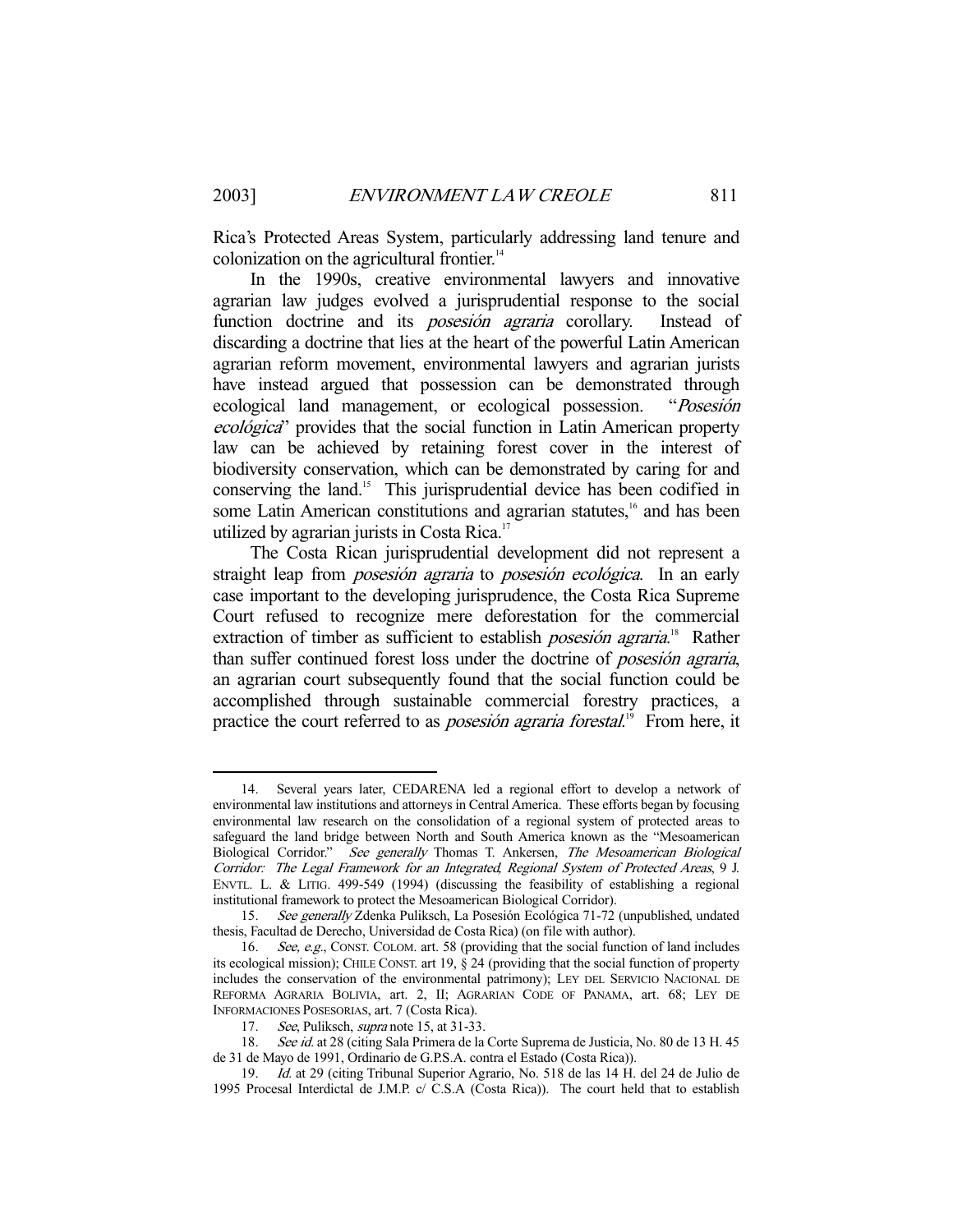is a lesser jurisprudential leap to the principle of posesión ecológica, premised on the ecological function of property, but subsumed within the social function.<sup>20</sup> What does appear to be retained, however, is the requirement of some form of affirmative care of the property "to maintain its equilibrium."<sup>21</sup>

The theory of *posesión ecológica* continues to evolve. Lawyers in Brazil have begun making the case for a new form of possession that reflects the special circumstances of Amazonian rubber tappers and other  $extractivists.<sup>22</sup> *Posee agroecologia*, Portuguese for agro-ecological$ possession, would confer title to forest dwellers who practice nontimber forest product extraction in the Amazon forest.<sup>23</sup> These forest dwellers exploit and alter the forest for both subsistence and commercial purposes, but in a way that is considered sustainable by conservation advocates.<sup>24</sup> As in other Latin American countries, they do not have title to the land which, in conformance with the agrarian law model, can be gained only through a demonstration of possession.

## B. Civil Responsibility for Environmental Harm

 Environmental lawyers have expressed renewed interest in the civil code as a tool for addressing environmental protection in Latin America.<sup>25</sup> Much like the Anglo-American common law retains its vigor in the face of a jurisprudence increasingly dominated by statutes, so, too, do analogous provisions of the civil code. To the extent that the prestatutory civil law accesses the environment, it is typically dealt with

<sup>&</sup>quot;posesión agraria forestal" the activity must include "maintaining roads, timber extraction and the natural regeneration of the forest." (translation by the author).

<sup>20.</sup> Id. at 65 (citing Sala Primera de la Corte Suprema de Justicia, No. 112 de las 15 H. 50 del 11 de Octubre de 1995 (Costa Rica)). The court stated that "[t]he economic-social function of property will also enter an ecological function."

 <sup>21.</sup> Id. (citing Tribunal Superior Agrario, No. 557 de 13 H. 5 del 14 Agosto de 1992 (Costa Rica)) (indicating the court's reliance on tourism and wildlife ranching as examples of possessory acts).

 <sup>22.</sup> See Jose Hedar Benatti, Posse colectiva da terra: um estudio juridico sobre o apposamento de seringueiros e quilombolas, at http://www.dhnet.org.br/direitos/sos/terra/benatti. html (last visited June 5, 2003).

<sup>23.</sup> *Id.*<br>24. *Sec* See, e.g., THOMAS T. ANKERSEN & GRENVILLE BARNES, INSIDE THE POLYGON: EMERGING COMMUNITY TENURE SYSTEMS AND FOREST RESOURCE EXTRACTION (forthcoming 2004), available at http://conservation.law.ufl.edu/pdf/extraction.PDF. For an excellent history of Amazon rainforest colonization see MARIANNE SCHMINK & CHARLES H. WOOD, CONTESTED FRONTIERS IN AMAZONIA (1992).

 <sup>25.</sup> EFRAIN PÉREZ, DERECHO AMBIENTAL 116 (2000) (citing EULALIA MORENO TRUJILLO, LA PROTECCIÓN JURÍDICA-PRIVADA DEL MEDIO AMBIENTE Y LA RESPONSABILIDAD POR SU DETERIORO 85 (1991)).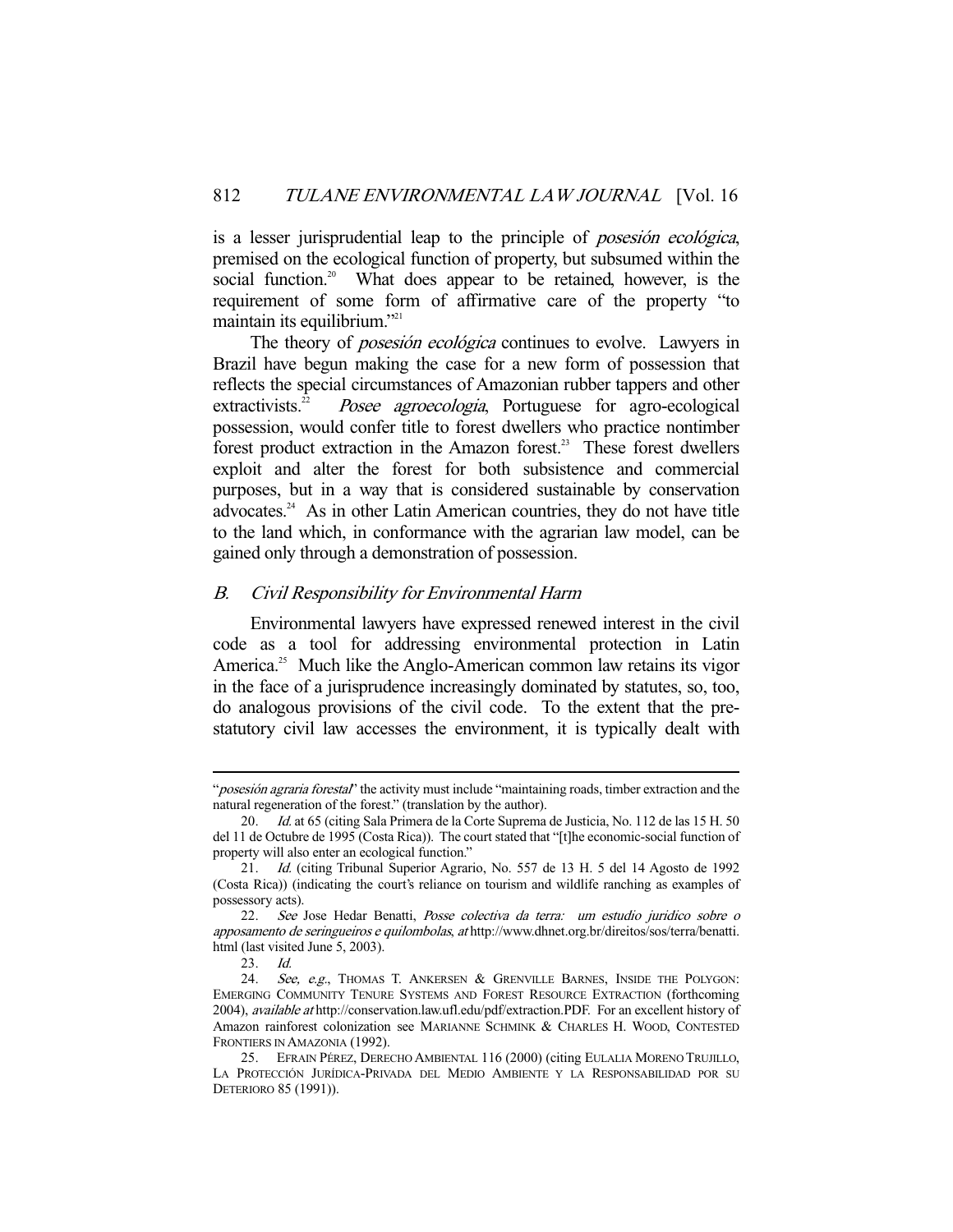through traditional civil code provisions that have common law analogs.<sup>26</sup> These are described through civil law doctrine in terms of the propertybased categories of actions termed *relaciones de vecindad* y servidumbres and la posesión y las acciones posesorias especiales (e.g., nuisance and trespass and the public trust doctrine<sup>27</sup>) and *la responsabili*dad civil extracontractual (negligence and strict liability).<sup>28</sup>

 Considerable attention has been directed to the formulation of civil environmental liability (responsabilidad ambiental civil) in Latin America as subjective, thus requiring fault (responsabilidad subjetiva), or as strict (*responsabilidad objetiva*), not requiring fault. This is based on clear language in most civil codes which provides that one who is negligent or imprudent has the responsibility to make the victim whole. Thus, for example, under the Costa Rican Civil Code, the general rule is that "any person who through *dolus* (intentional acts), negligence or lack of prudence, causes harm to another, is obliged to repair it, together with the *perjuicios*.<sup> $229$ </sup> Like the common law action of strict liability for ultrahazardous activities,<sup>30</sup> civil code provisions establishing strict liability are based on the classification of certain things (*cosas*) that are particularly risky ( $riesgo$ ).<sup>31</sup>

 In the absence of civil liability provisions in specific statutes, these civil code provisions are often referred to, $32$  and lawyers often argue over whether particular violations require fault. As a result, considerable scholarly writing has been produced concerning the need for the general

 <sup>26.</sup> W. PAGE PROSSER ET AL., PROSSER AND KEETON ON THE LAW OF TORTS 646-52 (5th. ed. 1984).

 <sup>27.</sup> The closest analog to the common law public trust doctrine under the civil law system is "dominio público." See Byron Real-López, El Dominio Publico y El Public Trust Doctrine: Análisis Comparativo de los Sistemas en los Estados Unidos y en Latinoamérica (2000) (unpublished manuscript on file with the author and the University of Florida Conservation Clinic).

<sup>28.</sup> See PÉREZ, supra note 25, at 114-18.

 <sup>29.</sup> CODE CIVIL [C. CIV] art. 1405 (Costa Rica) (translation by author). For similar language, see CODE CIVIL [C. CIV] art. 1910 (Mex.); CODE CIVIL [C. CIV] art. 2256 (Ecuador).

 <sup>30.</sup> RESTATEMENT (FIRST) OF TORTS § 520 (1938) (restating the holding of Rylands v. Fletcher, L.R. 1 Exch. 265 (1866) (affirmed L.R. 3 H.L. 330 (1868))).

 <sup>31.</sup> Article 1913 of the Civil Code of Mexico provides: "When a person makes use of mechanisms, apparatus or dangerous substances for the same, for the velocity it develops, for its explosive or inflammable nature, for the electrical current it conducts, that person is obliged to respond to the damage caused, although not done illegally or with the victim's demonstration that the damage is produced by fault or inexcusable negligence." (translation by author). See also C. CIV. art. 1113 (Arg.); C. CIV. art. 1913 (Mex.); CODE CIVIL [C. CIV.] arts. 104-107 (Cuba).

 <sup>32.</sup> Diethell Columbus, La Responsibilidad Extracontractual desde la Optica de la Protección Ambiental, at http://ecoportal.net/articulos/respon.htm (last visited June 5, 2003); Responsibilidad Civil por Daño Ambiental: Análisis Jurisprudencial, at http://www.cyberambiental. com/legales/jurisprudencia.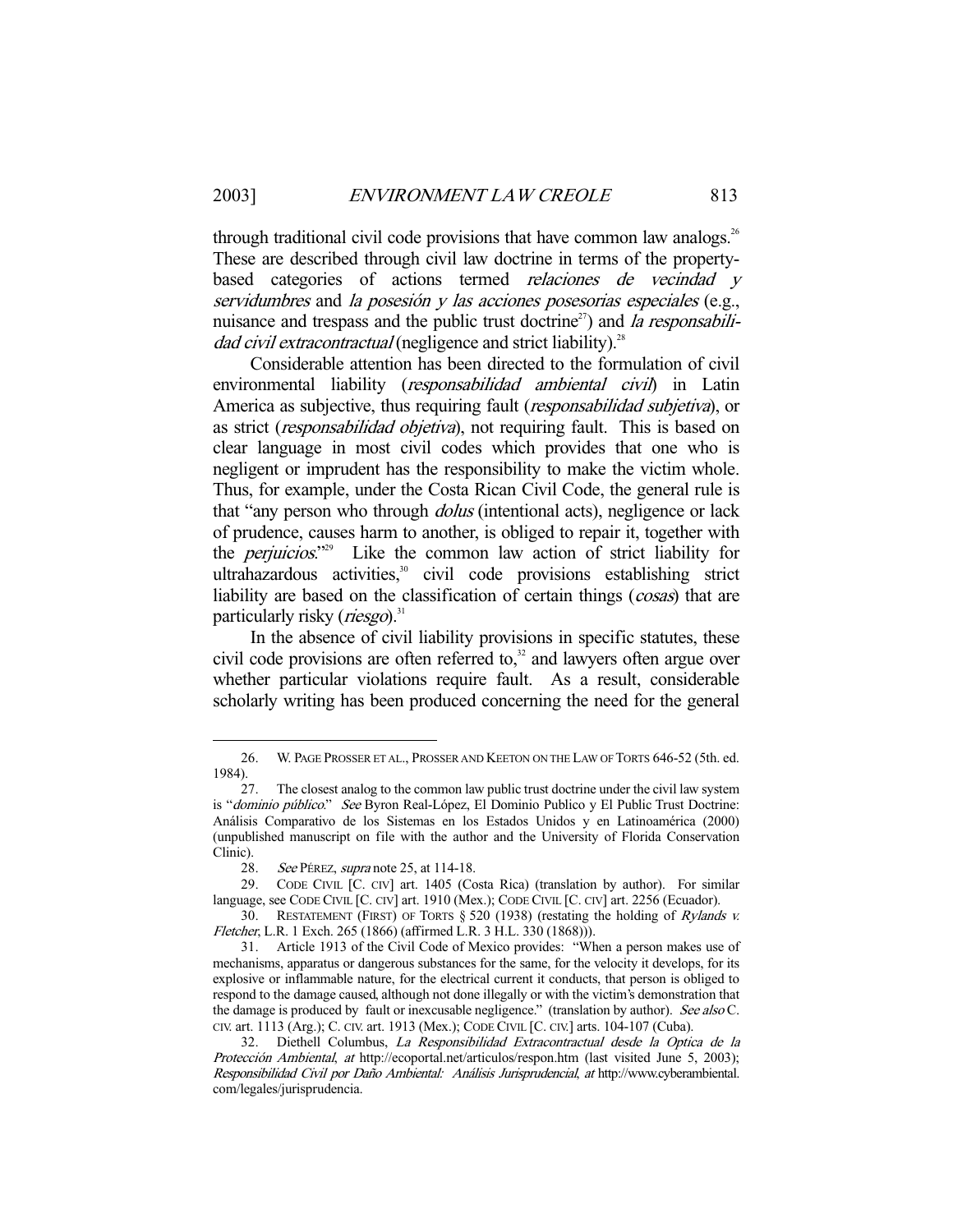"objectivization" of *responsabilidad* in environmental law,<sup>33</sup> sometimes pointing, by way of example, to the Superfund legislation in the United States.<sup>34</sup>

## C. Standing Doctrine

 Premodern civil law remedies share some similar constraints with their common law analogs in terms of their capacity to allow actions on behalf of the environment. At common law, the so-called "special injury" rule limits individual standing to bring causes of action defending public rights.<sup>35</sup> This constraint can also be found in civil law systems. The civil law's nearest terminological analog to the common law standing doctrine is referred to as "la legitimación procesal." This fundamental civil law precept implies that "only persons that encounter themselves in a determined relation with the action can be part of the process that resolves that action."36 To address this infirmity in Colombia, a creative lawyer rescued a little known civil code concept originating in Roman law called the "*acción popular*" (popular action) that authorizes individuals to bring civil actions to protect group rights, sometimes referred to as intereses colectivos (collective interests) or intereses  $difusos$  (diffuse interests).<sup>37</sup> This civil action is available in those nations which share the code reforms authored by Andres Bello, a nineteenthcentury Venezuelan scholar whose work influenced civil procedure in Chile, Colombia, Ecuador, Panama, and El Salvador.<sup>38</sup> The acción popular was popularized by Colombian legal scholar and public interest lawyer, German Sarmiento.<sup>39</sup> Sarmiento argued that two seemingly archaic provisions of the Bello Code, articles 1005 and 2359 of the Colombian Civil Code, $40$  addressing the right of municipal residents to

<sup>33.</sup> See JORGE BUSTAMANTE ALSINA, DERECHO AMBIENTAL: FUNDAMENTACION Y NORMATIVA 151 (Albeledo-Perrot, Buenos Aires, Undated); RAUL BRAÑES, MANUAL DE DERECHO AMBIENTAL DE MEXICO 281 (2000).

 <sup>34.</sup> ALSINA, supra note 33, at 189-90.

 <sup>35.</sup> PROSSER ET AL., supra note 26, at 651.

 <sup>36.</sup> PÉREZ, supra note 25, at 49 (citing J.R. DROMI, DERECHO SUBJETIVO Y RESPONSIBILIDAD PUBLICA (1980).

 <sup>37.</sup> See GERMAN SARMIENTO PALACIO, LAS ACCIONES POPULARES EN EL DERECHO PRIVADO COLOMBIANO (Banco de la Republica ed., 1988)(on file with the author).

 <sup>38.</sup> German Sarmiento, Popular Actions and the Defense of the Environment in Colombia, PROC. OF THE THIRD INT'L CONF. ON ENVT'L ENFORCEMENT (1994), available at http://www.inece.org/3rdvol1/pdf/sarm.pdf; see also C.CIV. art. 940 (Chile); C.CIV. art. 1012 (Ecuador); C.CIV. art. 129 (Pan.); C.CIV. art. 949 (El Sal.).

 <sup>39.</sup> German Sarmiento Palacio, Las Acciones Populares y La Defensa del Medio Ambiente en Colombia 1-4 (unpublished paper on file with the author).

<sup>40.</sup> See id. at 7-8. Article 1005 of the Columbian Civil Code establishes the right of a municipality or any of its inhabitants to use roads, squares, and *public places*, and provides for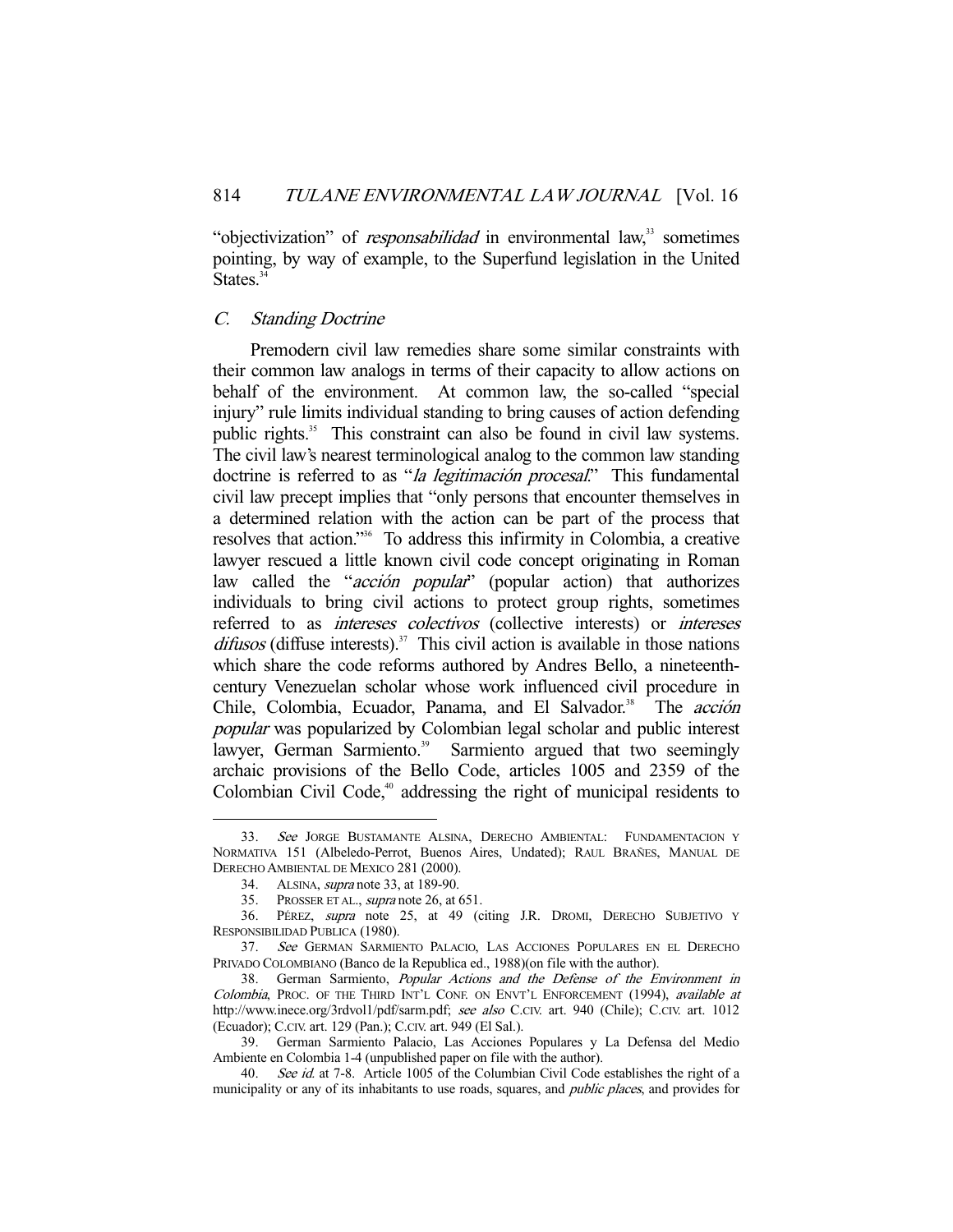-

protect public goods are applicable to contemporary environmental law.<sup>41</sup> Sarmiento's scholarly writing convinced the Colombian Congress to expressly extend the *acción popular* to environmental matters.<sup>42</sup>

 Sarmiento's public-interest-litigation NGO, Fundepublico, has successfully tested the *acción popular* in environmental litigation and Sarmiento has analogized it to statutory "citizen suits," a feature of U.S. public interest law.<sup>43</sup> Fundepublico's early *acción popular* cases involved contamination of rivers (public places) by polluting industries.<sup>44</sup> Subsequently, in 1991, the *acción popular* was incorporated into the Colombian Constitution.45 To date it has not been extended to the environmental dimension in other Latin American Bello Code countries, although Brazil has also introduced the action, along with a related civil public action, in its 1988 Constitution.<sup>46</sup> This latter civil provision authorizes the public ministry to "promote civil or public action to protect social and public patrimony, the environment and other collective and diffuse interests."<sup>47</sup> These developments, along with developments in administrative law, have led commentators to observe that "in the jurisprudence of distinct countries there can be observed a tendency to attenuate the notion of interest."48

liability and compensation for damage to the same. Article 2359 creates an action for "contingent damages" based on a "threat to unspecified persons."

<sup>41.</sup> SARMIENTO, *supra* note 37, at 60.

 <sup>42.</sup> LEY 9 art. 8 (1989) (Colom.); DECRETO 2303 DE 1989 art. 118 (1989) (Colom.). The rejuvenation of the *acción popular* and its extension to environmental law is reviewed by the Colombian Constitutional Court in Sentencia No. T-469/94, the first instance where it is applied in its constitutional dimension.

 <sup>43.</sup> Sarmiento, supra note 39, at 2; Las Acciones Populares y La Defensa del Medio Ambiente en Colombia (unpublished paper on file with the author). See generally MICHAEL AXLINE, ENVIRONMENTAL CITIZEN SUITS (1993).

 <sup>44.</sup> Some of Fundepublico's most important cases are summarized, in Spanish, at http://www.elaw.org.

 <sup>45.</sup> CONST. COLOM. art. 88; see Corte Constitucional [Constitutional Court] Sentencia No. T-469/94 (Colom.). One commentator has complained that the broad standing conferred by the *acción publico*, coupled with the broad environmental rights language of the constitution, has led to the abuse of this action for political motives. See Luis Fernando Macias G., Acciones Populares y Medio Ambiente: Un Nuevo Paradigma de Militancia Jurídica, 7 MEDIO AMBIENTE Y DERECHO 1 (2002).

<sup>46.</sup> C.F. art. 5, LXXIII (Braz.). See generally CLOVIS BEZNOS, ACAO POPULAR E ACAO CIVIL PUBLICA (1989) (on file with author).

 <sup>47.</sup> C.F. art. 129, III (Braz.).

<sup>48.</sup> Pérez, *supra* note 25, at 110.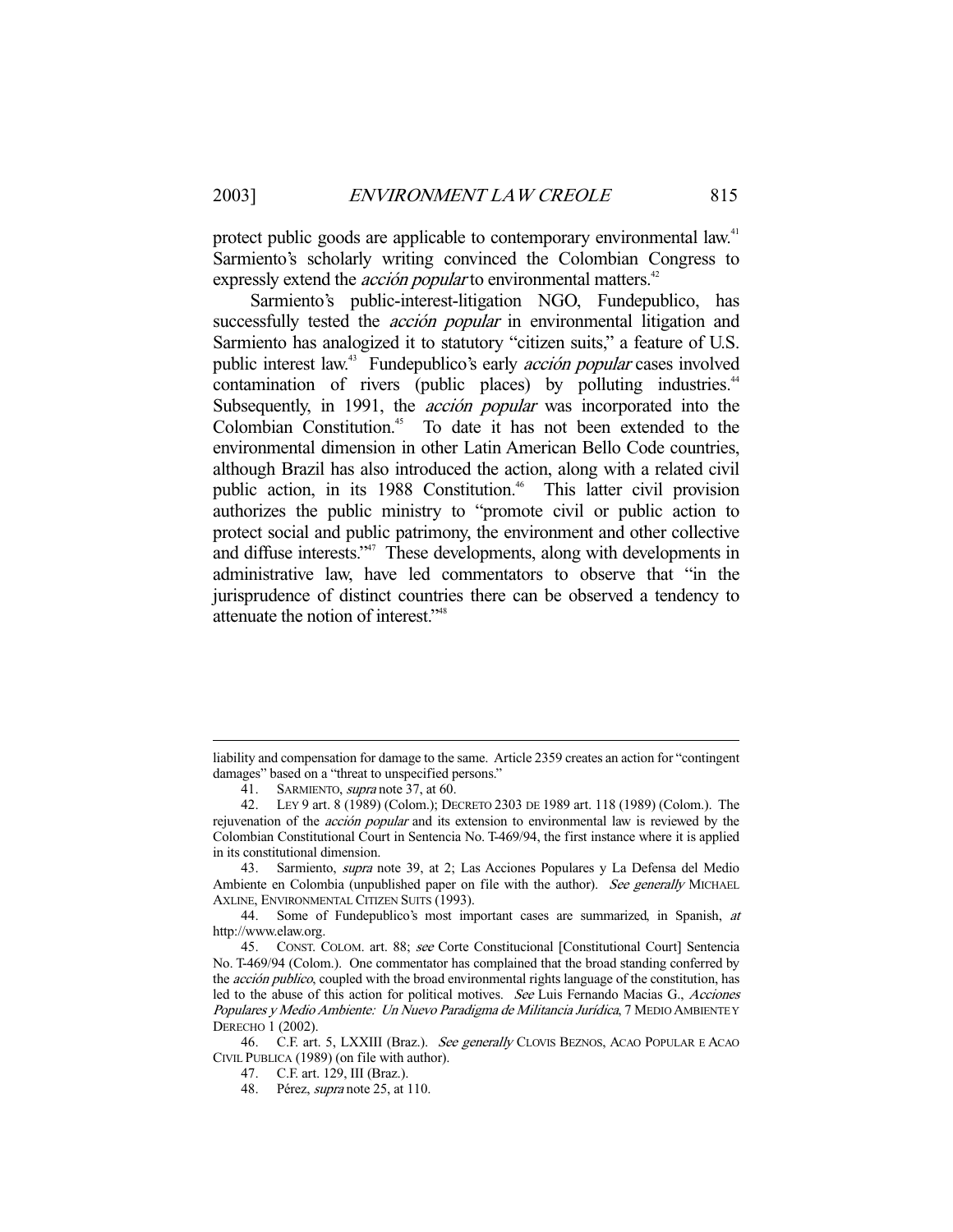## D. Seeking Natural Justice: The Common Wealth of the Common Law

 In the English-speaking Caribbean, the first (and reportedly only) civil environmental law case in Jamaica was brought under theories of nuisance and negligence on behalf of a class of Kingston residents whose tin roofs were being harmed by air pollution from bauxite mines.<sup>49</sup> Commonwealth nations frequently look to England for supporting jurisprudence, and have been known to look beyond England to other members of the British commonwealth such as Australia, Canada, and India, as well as to the United States.<sup>50</sup> This global access to jurisprudence presents a wealth of possibilities.

Standing, or *locus standi* as it is referred to in the Commonwealth Caribbean, draws substantially from British and U.S. law, although the Caribbean is beginning to develop its own distinctive case law. Caribbean law is similar to English and U.S. law with respect to the traditional "special injury" rule governing private actions such as nuisance, trespass, and strict liability.<sup>51</sup> Moreover, Caribbean courts have generally adopted a "sufficient interest" test that controls access to courts in public interest litigation contesting governmental decisions.<sup>52</sup> The sufficient interest test appears to rule out purely associational standing based on an organization's general interest in protecting the environment. One commentator, however, finds hope in recent British decisions relaxing this hurdle.<sup>53</sup> Public interest standing in the Caribbean Commonwealth received a broad construction in a 2000 Cayman Islands case. In National Trust for the Cayman Islands, Burns Conolly v. The Planning Appeals Tribunal, an appeals court denied both an individual and an environmental group *locus standi* as aggrieved persons to appeal from an administrative agency's decision to grant development approval

 <sup>49.</sup> See Alcoa Minerals of Jamaica Inc. v. Herbert Broderick [1996], Supreme Court of Appeal No. 15/95 (Jamaica).

 <sup>50.</sup> Interestingly, final appeal in the Commonwealth Caribbean nations remains to the Judicial Committee of the Privy Council of the House of Lords in England. However, there is a strong, but still controversial, movement in the Caribbean to create a common Caribbean appeals court with final appeal authority. See The Caribbean Court of Justice: What It Is, What It Does (Apr. 17, 2000), available at http://www.caricom.org/ccjq&a.htm.

 <sup>51.</sup> See Winston Anderson, Enforcement and Compliance of Environmental Law in National Courts: The Role of the Judiciary 5 (unpublished, undated manuscript on file with the author) (citing both British and Caribbean authorities). Winston Anderson is a member of the Faculty of Law of the University of West Indies and Acting Executive Director of the Caribbean Law Institute Centre in Barbados.

<sup>52.</sup> Id. at 5-8 (citing cases from Antigua and Barbuda and Barbados).

 <sup>53.</sup> Id. at 8 (citing R. v. Pollution Inspectorate ex p. Greenpeace (No.2) (1994) (U.K.); R. v. Secretary of State for Foreign Affairs (1995) (U.K.)).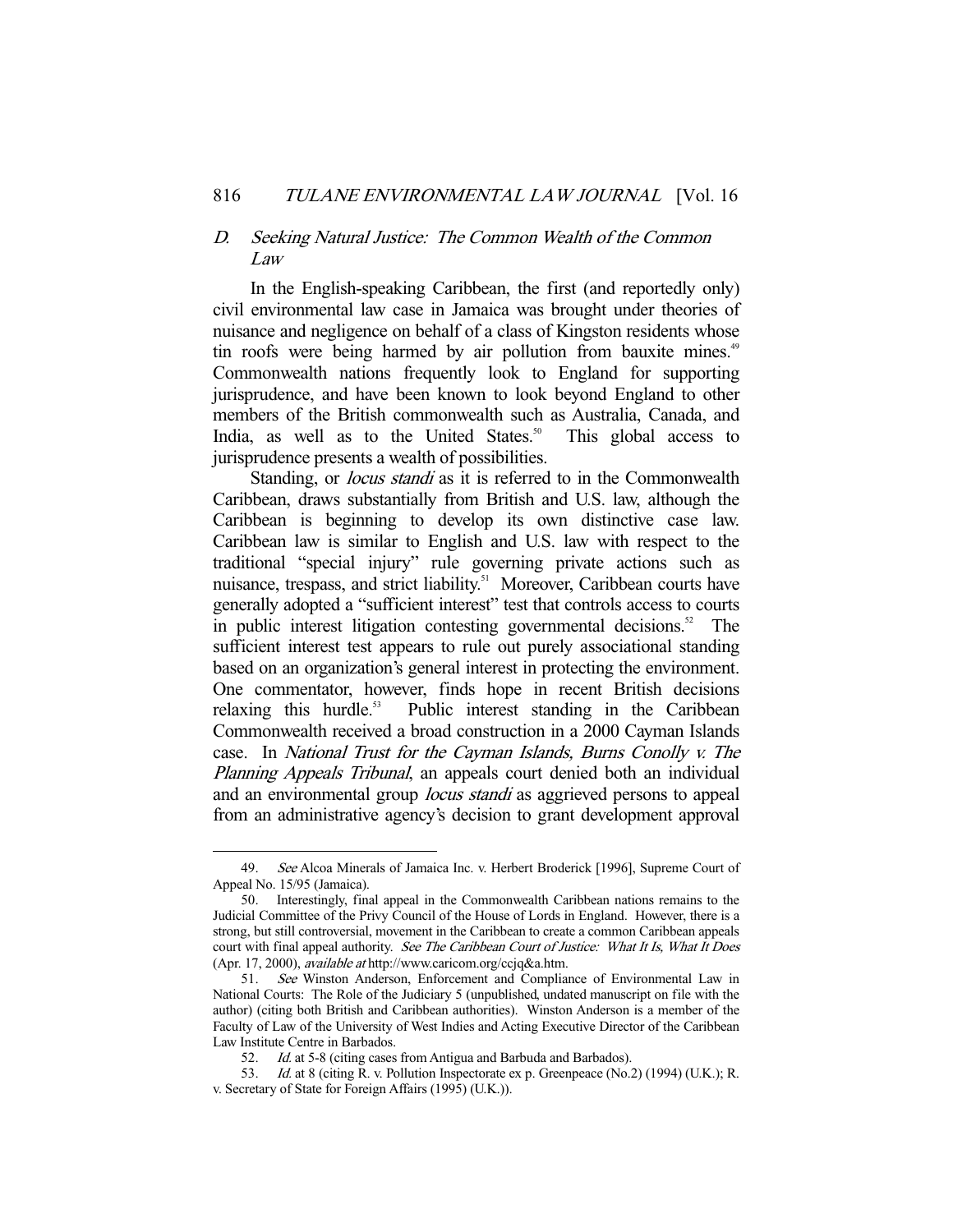to a large tourism facility on environmentally sensitive lands.<sup>54</sup> The appeals court sided with the developer and held that under principles of *locus standi* aggrieved persons were only those actually affected in a material, legal, or pecuniary sense. The appeals court further found that the national NGO and the individual were in no different position than the public as a whole. However, the Grand Court, the nation's highest court, took a much broader view. Writing for the majority, Justice Sanderson utilized the jurisprudential principle of "natural justice" to find that the petitioners had been denied an opportunity to present informed objections concerning the development to the administrative tribunal. In subsequent commentary, Justice Sanderson made the case for increasing the judiciary's role in ensuring access to administrative tribunals in order to "allow and encourage environmental groups to have their voice at the permission granting or planning stage."55

# E. Ecological Easements: Private Conservation and Emerging Property Instruments

 Property law represents another rich source of environmental jurisprudential innovation that has benefited from trans-systemic knowledge sharing. Spurred by U.S. land conservation NGO influences, increasing wealth, and the development of nature-based tourism, the concept of private conservation has taken hold in Latin America.<sup>56</sup> While this movement has many manifestations, the concept of conservation easements, or *servidumbres ecológicas*, represents the most interesting jurisprudential development.<sup>57</sup> Servidumbres ecológicas developed initially in Costa Rica with the first easement registered in 1992.<sup>58</sup> The U.S. NGO The Nature Conservancy, a champion of private land conservation in the United States, recognized the potential of

Justice Dale Sanderson, Q.C., The Role of the Courts in Dealing with Environmental Activism 7-10 (undated, unpublished manuscript on file with author) (citing National Trust for the Cayman Islands, Burns Conolly v. The Planning Appeals Tribunal, Cause No. 368/3000 and 378/2000 (Sanderson, J.) (Cayman Is.)).

 <sup>55.</sup> Id. at 8.

<sup>56.</sup> See generally IAN BOWLES ET AL., ENCOURAGING PRIVATE SECTOR SUPPORT FOR BIODIVERSITY CONSERVATION: THE USE OF ECONOMIC INCENTIVES AND LEGAL TOOLS (Conservation Int'l Policy Papers 1996). In Latin America, the Costa Rican environmental law NGO CEDARENA and its offshoot CEDARENA Land Trust, have been at the forefront of this movement. See CEDARENA Land Trust, at http://www.cedarena.org/landtrust/ (last visited June 5, 2003).

<sup>57.</sup> See CARLOS M. CHACÓN, LAS DISPOSICIONES LEGALES COSTARRICENSES SOBRE LAS SERVIDUMBRES ECOLÓGICAS 3-5 (Cedarena Land Trust ed., 2002).

<sup>58.</sup> *Id.* at 3. The author traces the jurisprudential origins of the concept to a 1987 law review article entitled Servidumbres Personales de Interés Comunitario, XI REVISTA JUDICIAL 85 (1987).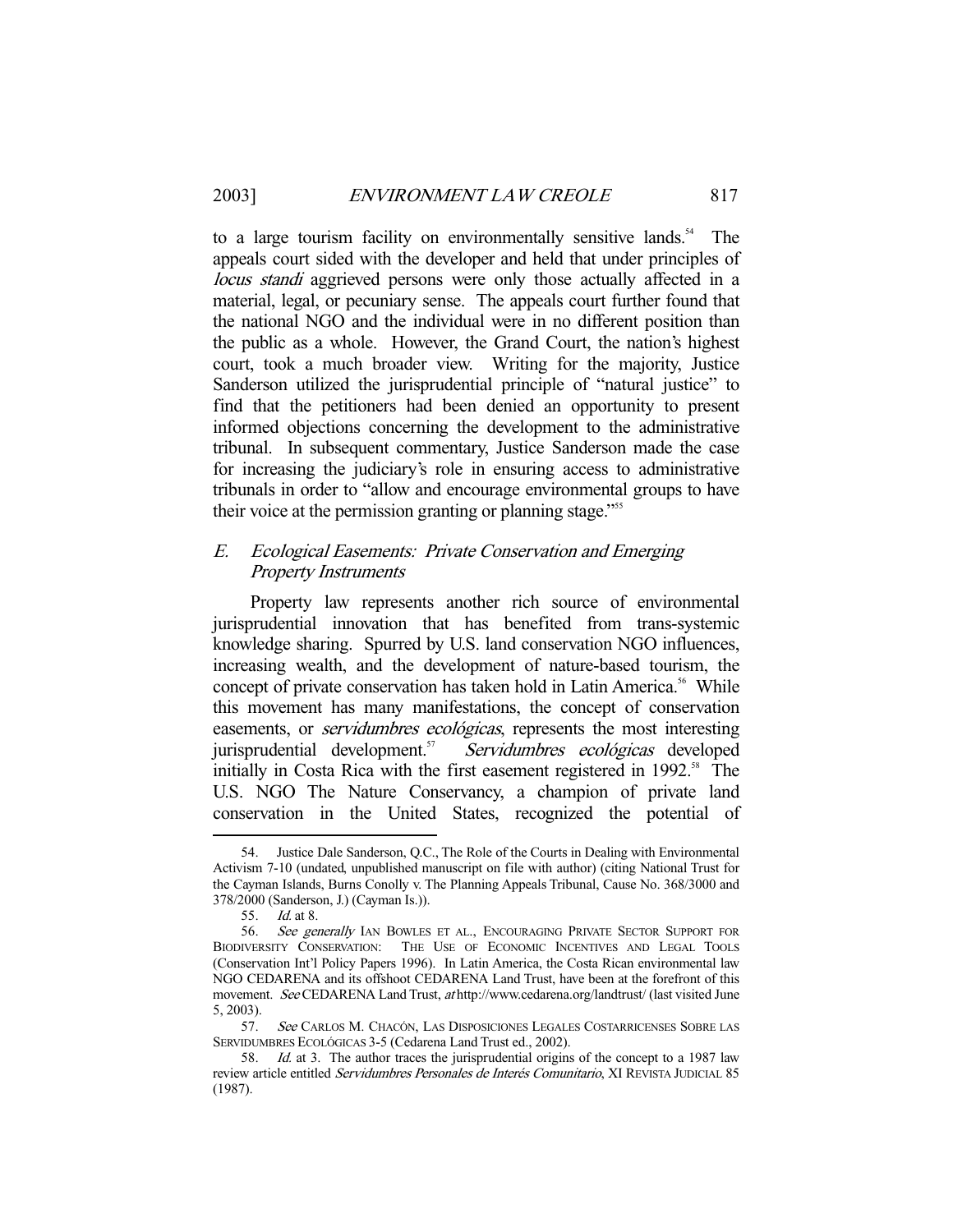conservation easements and has championed their use throughout Latin America.<sup>59</sup>

 Jurisprudential analogies are easy because the property law basis for common law easements and civil law *servidumbres* derives from the same Roman law roots.<sup>60</sup> Both common and civil law servitudes traditionally shared the Roman law requirements of a dominant estate (fundo dominante) and serviant estate (fundo serviante), with the dominant estate representing the estate benefiting from conservation of the serviant estate.<sup> $\overline{61}$ </sup> In addition, Roman law required that the two estates be appurtenant. The easement in gross developed in the U.S. common law to allow the transfer of an easement to a person (natural or corporate) rather than to the dominant estate. $62$  However, common law courts remain reluctant to permit the easement in gross to run with the land.<sup>63</sup> Both the civil law and the Commonwealth common law have followed the common law's reluctance to transfer servitudes to persons rather than property, a seemingly crucial development necessary for conservation easements to flourish.<sup>64</sup> In the United States, conservation easement statutes have, in large part, supplanted the traditional common law, in part to provide greater certainty with regard to the confused state of the common law.<sup>65</sup> The easement in gross is expressly recognized in most statutes, and NGOs and public agencies may now substitute themselves for the dominant estate without the burden of owning adjacent property. Statutes also create a variety of economic incentives for easement donation. As a result, a conservation land trust movement flourishes in the United States.<sup>66</sup>

 <sup>59.</sup> Ecuador claims to be the first country in South America to have created a conservation easement, which occurred in 1989. INSTRUMENTOS LEGALES DE CONSERVACIÓN MANUAL DE SERVIDUMBRES ECOLÓGICAS (1999). Other countries where conservation easements have apparently been registered include Paraguay, Mexico, Honduras, and Belize.

 <sup>60.</sup> See WILLIAM W. BUCKLAND & ARNOLD D. MCNAIR, ROMAN LAW AND THE COMMON LAW: A COMPARISON IN OUTLINE 128 (1952).

 <sup>61.</sup> See, e.g., C.CIV. art. 370 (Costa Rica) (stating that "[s]ervitudes cannot be created in favor or charge of a person"). See Caroline Amilien, Conservation Easements: A Comparative Study of Common Law and Civil Law Jurisdictions 1-6 (December 1995) (on file with author).

 <sup>62.</sup> See Andrew Dana & Michael Ramsey, Conservation Easements and the Common Law, 8 STAN. ENVTL. L.J. 1, 2 (1989).

 <sup>63.</sup> See John Walliser, Conservation Servitudes, 13 NAT. RESOURCES & ENVTL. L. 47, 61- 62 (1997).

 <sup>64.</sup> See Amilien, supra note 61, at 6.

<sup>65.</sup> See Walliser *supra* note 63, at 115-16.

 <sup>66.</sup> According to the nonprofit organization Land Trust Alliance, there are 1200 conservation land trusts in the United States holding more than 2.5 million acres of conservation easements. See The Land Trust Alliance, National Land Trust Census, http://www.lta.org/ aboutlta/census.shtml (Sept. 12, 2001).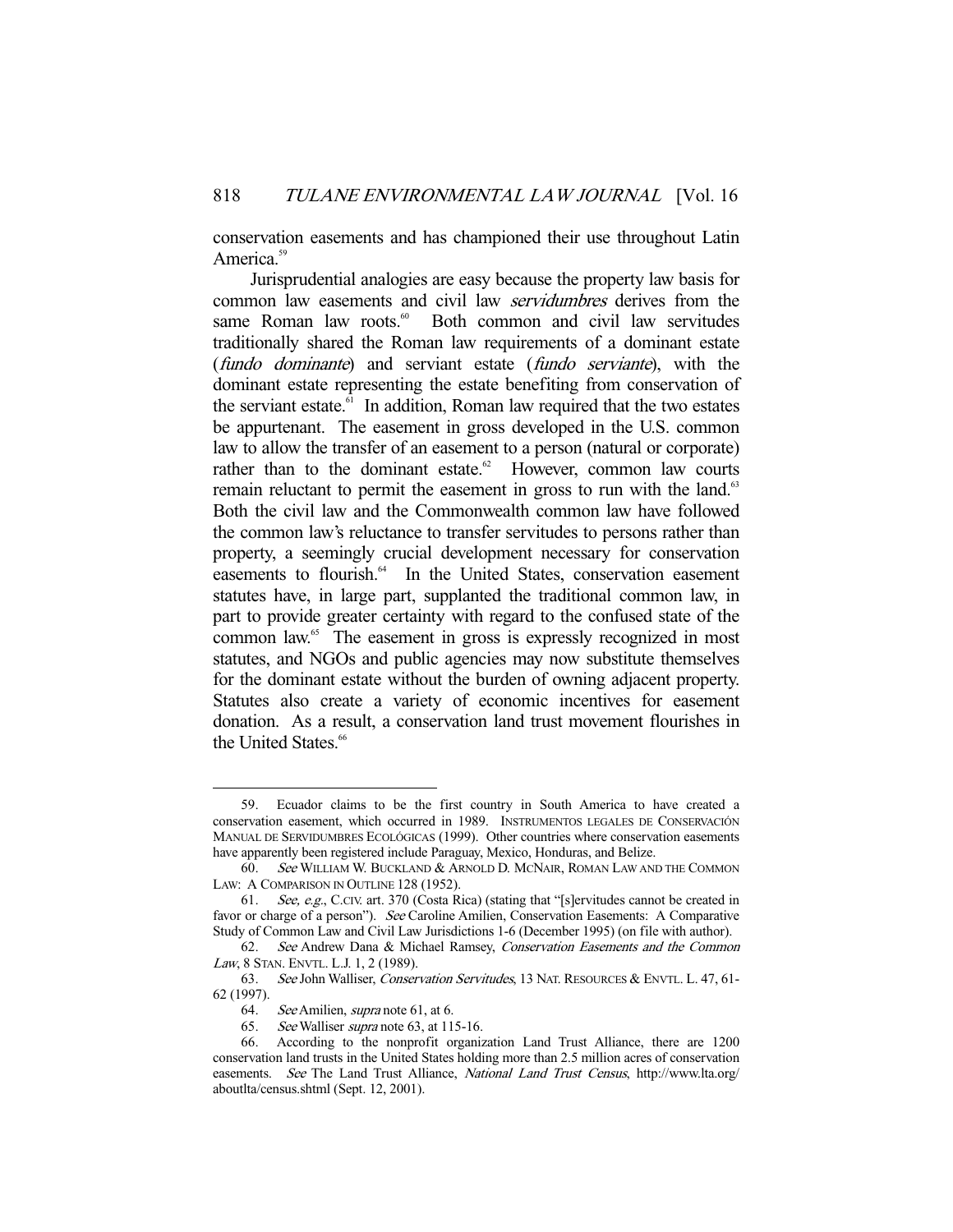Civil law and economic constraints continue to hamper the development of conservation easements in Latin America and the Caribbean. However, while easements in gross are not recognized in the civil law, the traditional notion of appurtenancy of the estates has been relaxed in some civil law jurisdictions.<sup>67</sup> There must still be two properties, but they need not be contiguous. This has allowed enterprising lawyers in Costa Rica to make the novel argument that an ecological connection between the two estates represents a sufficient connection to justify granting the *servidumbre* under traditional civil law doctrine.<sup>68</sup> This theory has benefited the development of wildlife corridors, a major component of Costa Rican conservation policy. At the same time, civil law countries are also looking to statutes to cure the shared defects presented by the civil code and the common law.<sup>69</sup>

## IV. REVOLUTIONARY DEVELOPMENTS: THE CONSTITUTIONALIZATION OF ENVIRONMENTAL LAW

 Environmental law has evolved in Latin America to become a comprehensive statute-based framework, grounded in constitutional law, that addresses all aspects of modern environmental law. Contemporary environmental law in the region is often expressed through elaborate and encompassing framework laws,<sup>70</sup> which may or may not have a considerable body of associated subsidiary laws and regulations. Both Latin American and U.S. authors have described the increasingly complex and sophisticated nature of environmental legislation in the region.<sup>71</sup> Environmental licensing, environmental impact assessment, and

 <sup>67.</sup> For example, France. See Amilien, supra note 61, at 36; AGUSTÍN ATMELLA, MANUAL DE INSTRUMENTOS JURÍDICOS PRIVADOS PARA LA PROTECCIÓN DE LOS RECURSOS NATURALES (1995).

 <sup>68.</sup> CHACÓN, supra note 57, at 7.

 <sup>69.</sup> Draft legislation (proyectos de leyes) creating an easement in gross has been introduced in Costa Rica and Ecuador. See Proyecto de Ley, Promoción de la Conservación en Tierras Privadas, Expediente No. 14,924 (Sept. 5, 2002) (Costa Rica), available at http://www.racsa.co.cr/asamblea/proyecto/14900/14924.doc; Proyecto de Ley de Biodiversidad, art. 43 (Ecuador).

 <sup>70.</sup> According to one regional environmental law scholar, 17 of the 20 Latin American nations (excluding the English-speaking Caribbean) in the region have enacted framework environmental legislation. Dr. Raul Brañes, Avances y Retos del Derecho Ambiental en la Región Latinoamericana: Organizaciónes No Gubermentales y Cooperación Internacional 3 (paper presented at the Fifth Reunion of the Environmental Law Grantees of the MacArthur Foundation, on file with the author). Most of the region's existing specific constitutional environmental provisions are collected at Protección del Medio Ambiente, at http://www.georgetown.edu/ pdba/Comp/Ambiente/ambiente.html (last visited June 5, 2003).

<sup>71.</sup> See, e.g., Brañes, *supra* note 70, at 3; Lila Katz de Barrera-Hernandez & Alastair R. Lucas, Environmental Law in Latin America and the Caribbean: Overview and Assessment, 12 GEO INT'L ENVTL. L. REV. 207, 215-17 (1999). In addition, there is an emerging body of treatises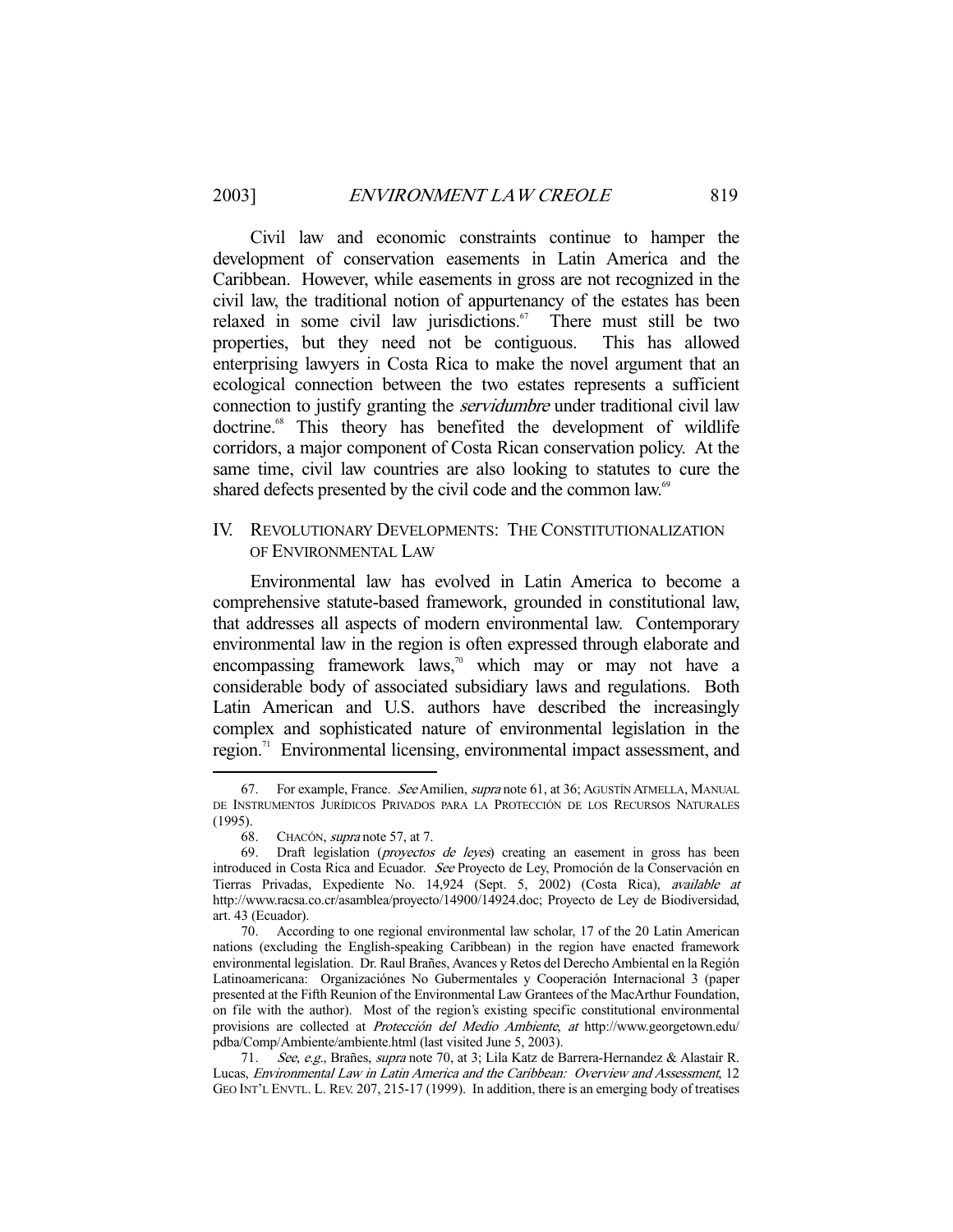wildlife and wetlands protection are common features of most of the region's body of statutory environmental law. More recent developments include community right to know statutes, legislation governing access to genetic resources, protection of traditional knowledge, and water resources legislation. Political and administrative decentralization (desconcentración) is becoming increasingly important to regional environmental policy development. Commentators have also pointed out weaknesses in these frameworks, foremost among these being inadequate or inconsistent implementing regulations, lack of enforcement, jurisdictional overlap, and inadequate funding.<sup>72</sup> Rather than repeat a review of environmental legislation in the region, this section addresses the most interesting and compelling development that has distinguished the region's environmental law development: the constitutionalization of environmental protection.

 In Latin America, environmental rights have been expressed in most of the region's constitutions, $\lambda^3$  a phenomenon that can be traced back to the 1972 Stockholm Conference on Environment and Development where the linkage between human rights and the environment began to evolve.<sup>74</sup> Some countries have devoted whole chanters of their Some countries have devoted whole chapters of their constitutions to environmental rights.<sup>75</sup> Moreover, lawyers are asserting the right and courts are building constitutional jurisprudence around it. This is in marked contrast to the United States, with its alleged reluctance to amend its constitution, and where the idea of an enforceable constitutional environmental right has been limited to little more than scholarly speculation.<sup>76</sup> Despite their European civil law roots, Latin American and Caribbean nations have generally looked to the United

that treat environmental law in the region thematically and comparatively. See ALSINA, supra note 33, at 189; PÉREZ, supra note 25, at 29-37.

 <sup>72.</sup> de Barrera-Hernandez & Lucas, supra note 71, at 227-33.

 <sup>73.</sup> CONST. ARG. art. 41; C.F. art. 5, LXXIII (Braz.); CHILE CONST. art. 19(8); CONST. COLOM. art. 79; COSTA RICA CONST. art. 50; CUBA CONST. art. 27; ECUADOR CONST. art. 23; EL SAL. CONST. art. 117; GUAT. CONST. art. 97; GUY. CONST. art. 25; HAITI, CONST. tit. I, ch. 2, art. 52-1, art. 253-58; HOND. CONST. arts. 145, 172-73; CONST. tit. 1, ch. 1, art. 4, ¶ 4 (Mex.); NICAR. CONST. art. 60; PAN. CONST. arts. 114-15; PARA. CONST. ch. 1, § 2, arts. 7, 38; PERU CONST. art. 2, ¶ 22; URU. CONST. art. 47; VENEZ. CONST. art. 127.

<sup>74.</sup> PÉREZ, *supra* note 25, at 32-34.

 <sup>75.</sup> See Capitulo VI (Do Ambiente) of Titulo VIII Da Ordem Social (Braz.); articles 253- 258, title I, chapter II (The Environment) (Haiti); proposed Proyecto de Ley (Costa Rica).

 <sup>76.</sup> For a good discussion of the status of constitutional environmental rights in the United States and in the individual states, see WILLIAM H. RODGERS, JR., ENVIRONMENTAL LAW 62-67 (2d ed. 1994 & Supp. 1999).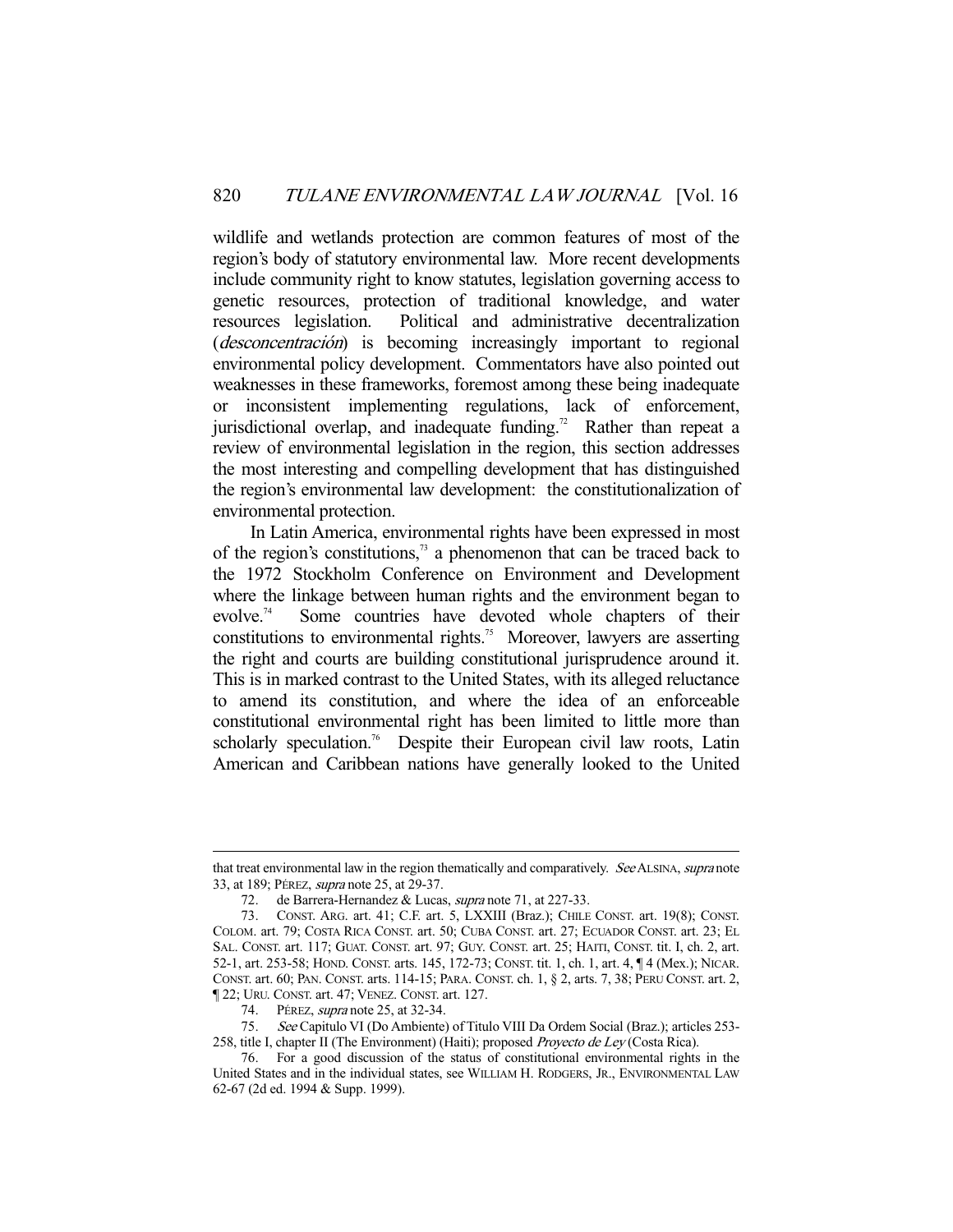States for constitutional inspiration, $\pi$  a consideration which has influenced constitutional jurisprudence, particularly the protection of fundamental rights. This has become especially significant with the recent emergence of constitutional courts with the authority to interpret constitutions and create binding precedent.

# A. Antecedents: The Chacón Case in Costa Rica and the Implied Right to a Healthy Environment

 In a landmark case in the region's jurisprudence, the Costa Rica Constitutional Court considered constitutional environmental rights even before that country's constitution directly expressed the right. In Voto No. 3705-93, the constitutional court took jurisdiction over a case involving a municipal government's failure to regulate the dumping of debris along the shore of the Virilla River.<sup>78</sup> The case is remarkable for a number of reasons. First, the court accepted jurisdiction based on a letter submitted to it by a minor child, Carlos Roberto Mejia Chacón.<sup>79</sup> The court noted that constitutional rights should not be subject to formulaic pleading requirements and considered the letter to represent a recurso de amparo sufficient to find jurisdiction.<sup>80</sup> Secondly, the court considered the letter to allege an infringement of the child's "right to life" under article 21 of the Costa Rican Constitution, $s<sup>s</sup>$  the first time in regional jurisprudence that this fundamental individual right had been expressly found to encompass environmental rights. The court next addressed the standing of the minor child to bring the action. Based on the profound nature of the right allegedly infringed—an environmental right—the court articulated an expansive and novel interpretation of civil constitutional law.<sup>82</sup> The court rejected the narrow standing of individuals to represent *intereses difusos* and adopted an interpretation that allows an individual who is injured in a similar manner to others in a class of injured persons to maintain the action.<sup>83</sup>

<sup>77.</sup> PÉREZ, *supra* note 25, at 29; see also Luz Estrella Nagle, *Evolution of the Colombian* Judiciary and the Constitutional Court, 9 IND. INT'L & COMP. L. REV. 59, 89-90 (1995) (discussing the U.S. influence on Colombian judicial activism).

 <sup>78.</sup> Sala Constitucional de la Corte Suprema de Justicia [1993], Voto No 3705-93 (Costa Rica).

 <sup>79.</sup> Id.

 <sup>80.</sup> See infra note 92 for a description of the amparo action in civil law.

 <sup>81.</sup> COSTA RICA CONST. art. 21.

 <sup>82.</sup> Sala Constitucional de la Corte Suprema de Justicia [1993], Voto No. 3705-93 (Costa Rica).

 <sup>83.</sup> The court noted that this trend had already begun to take place in the administrative law arena as a means of giving citizens greater access to governmental processes. Id.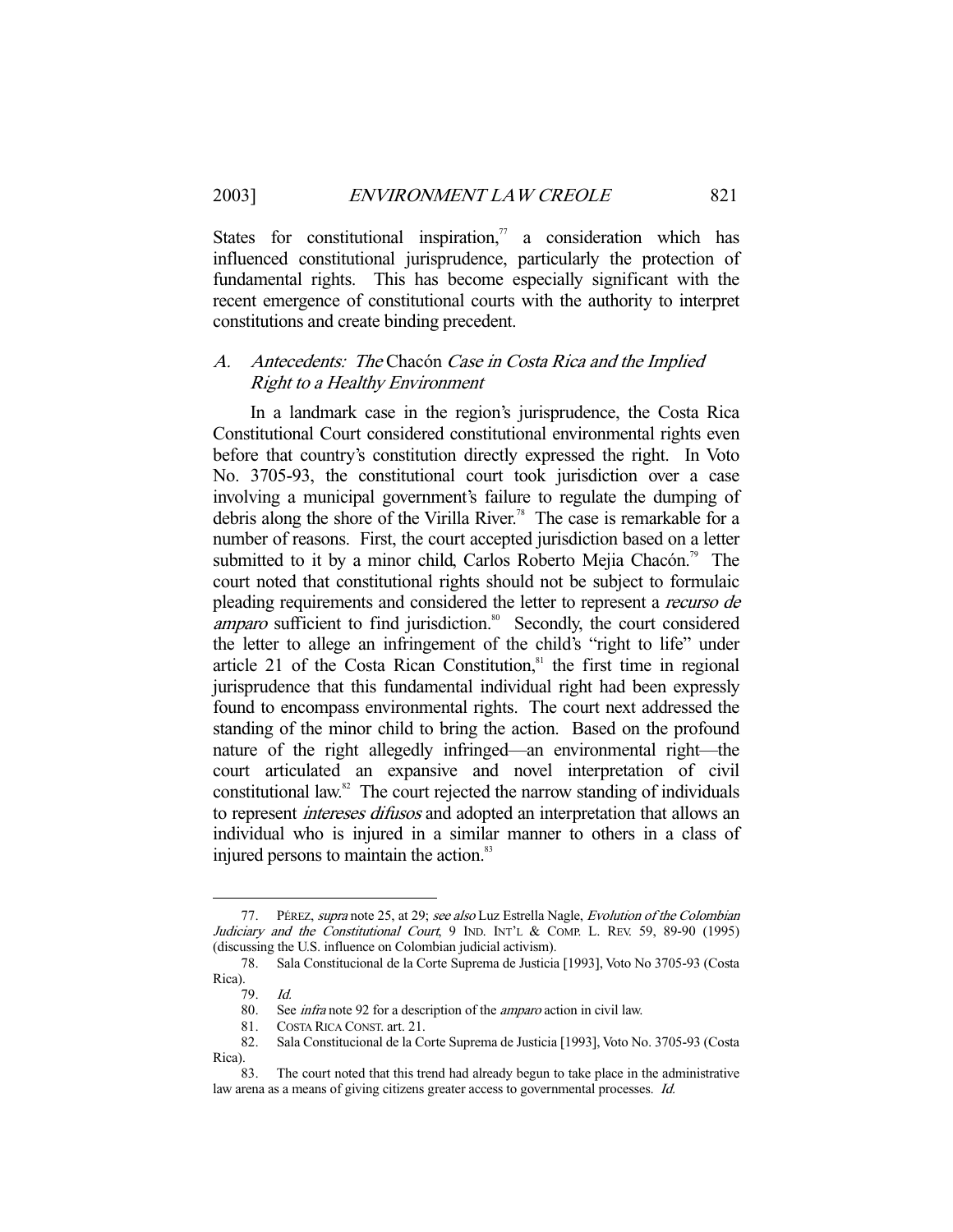The significance of the *Chacón* case as jurisprudence in Costa Rica has been diminished by the creation of an express environmental right in the Costa Rican Constitution,<sup>84</sup> as well as the express provision of citizen standing to invoke the right.<sup>85</sup> However, its historical importance, as well as its potential jurisprudential significance in other jurisdictions, remains. Indeed, anecdotal evidence suggests that the case served as the basis for arguments before the Supreme Court of India, which also found the right to a healthy environment implied in its right to life guarantees.<sup>86</sup>

## B. Constitutional Environmental Rights: A Closer Look

 Despite the fact that most countries now explicitly address the environment through constitutional guarantees, the legal force and jurisprudential value of these constitutional provisions varies greatly ranging from little more than hortatory aspiration to enforceable positive law. Most commentators to date have focused most of their attention on the language of constitutional environmental guarantees. $\delta^7$  Less attention has been focused on how these rights are made meaningful through the judicial system, thus distinguishing between those constitutional provisions which have the potential to create precedential jurisprudence, and those which merely describe generalized aspirations and state duties.<sup>88</sup>

 Several factors contribute to the difference in the jurisprudential efficacy of national constitutional environmental rights in Latin America and the Caribbean. These include the force and clarity of the language creating the right, the extent to which the right can be characterized as a "fundamental" and "subjective right" (*derecho subjetivo*), a "collective right" (*derecho collectivo*), or both under the national legal system, and whether the right can be interpreted in a manner that has precedential

 <sup>84.</sup> Article 50 was introduced into the Costa Rica Constitution in 1994, one year after the Chacón case was decided. COSTA RICA CONST. art. 50 (as amended by Article 1, Act No. 7412, June 3, 1994).

 <sup>85.</sup> See infra notes 89-95 and accompanying text.

 <sup>86.</sup> Personal Communication with Dr. Rafael Gonzalez Ballar, Decano, Facultad de Derecho, Universidad de Costa Rica. The knowledge sharing mechanism through which this jurisprudence was transferred was the Environmental Law Alliance Worldwide (E-LAW). See Environmental Law Alliance Worldwide, at http://www.elaw.org (last visited June 5, 2003).

 <sup>87.</sup> For a good review of the collective environmental constitutional jurisprudence in Latin America, see Brañes, *supra* note 33, at 65-105; ADRIANA FABRA & EVA ARNAL, REVIEW OF JURISPRUDENCE ON HUMAN RIGHTS AND THE ENVIRONMENT IN LATIN AMERICA 2-6 (Joint UNEP-OHCHR Expert Seminar on Human Rights and the Env't, Background Paper No. 6, 2002).

<sup>88.</sup> But see Carl Bruch et al., Constitutional Environmental Law: Giving Force to Fundamental Principles in Africa 26 COLUM. J. ENVTL. L. 131, 187-201 (2001) (discussing judicial review in both common law and civil law jurisdictions).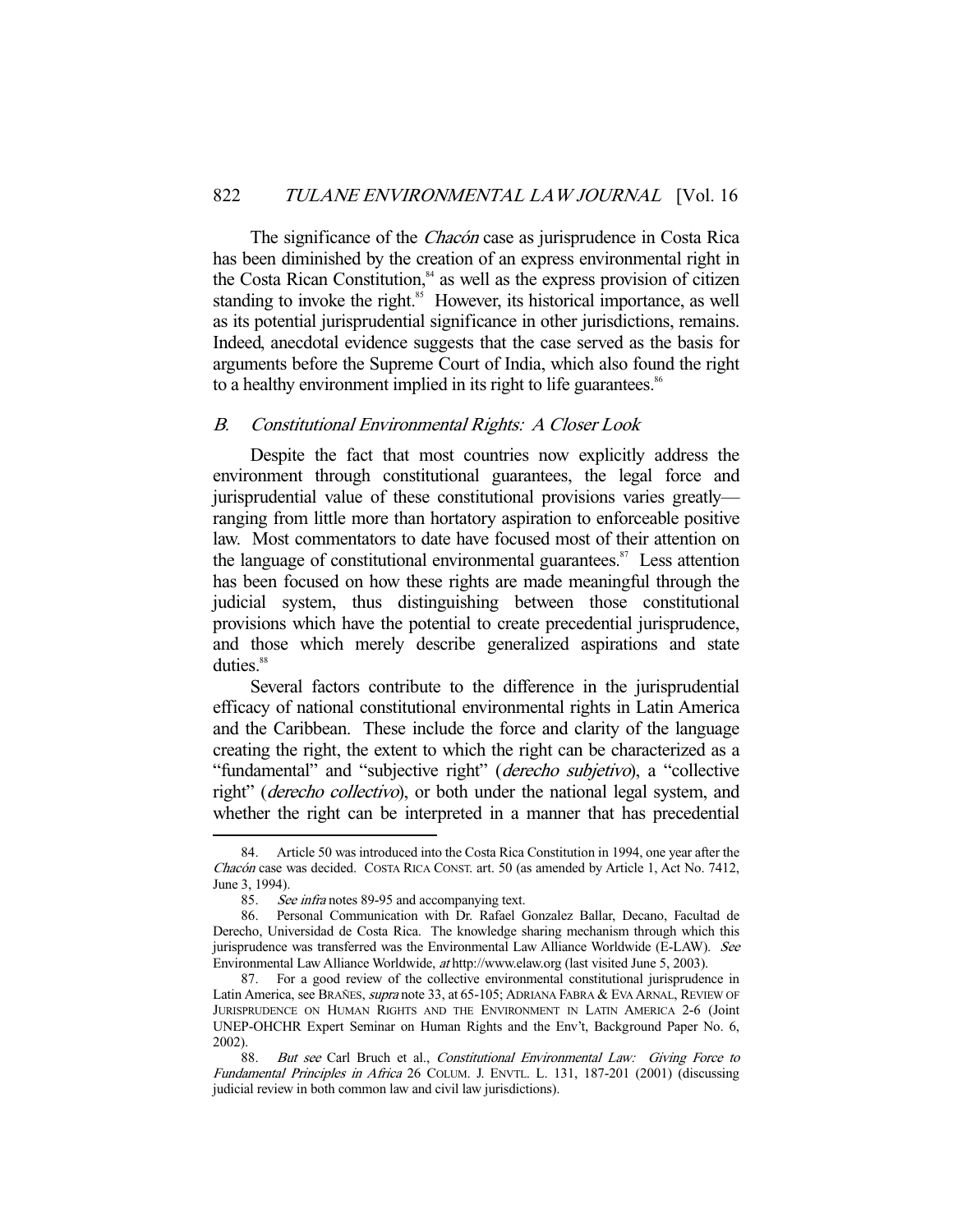value. It is in those countries where the right enjoys plain and unambiguous language, where the right is either collective or both collective and fundamental, and where there is direct procedural access to a court with the power to interpret the scope of the right, that the right has reached its greatest potential. These underlying systemic requirements must be coupled with the presence of litigious individuals or NGOs willing to assert environmental rights in the courts. The number of countries where all of these factors have converged represents a substantially smaller subset of those countries possessing a constitutional basis for environmental rights. Several of these are discussed below.

 Article 50 of the Costa Rican Constitution provides "[e]ach person has the right to a healthy and ecologically balanced environment. For this, it is legitimate to denounce those acts that infringe on this right and to claim reparation for the damage caused."89 In the terms of the factors discussed above, this provision and its juridical context is significant for several reasons. To begin with, by including the term "ecologically balanced" (*ecológico equilibrado*) it removes any opportunity to interpret the right to a "healthy" environment narrowly to one which can be enforced only where human health is implicated. $90$  The right is incorporated into the Costa Rican Constitution in the title on social or collective rights, $91$  but individuals may assert it. The second sentence of article 50 explicitly creates a right of action. Actions to enforce the article 50 right in Costa Rica can be "as applied" through the *amparo* action, $92$  and facially through the *acción de inconstitucionalidad*.<sup>93</sup> As a matter of procedural law, both can be brought directly to Sala IV (the

 <sup>89.</sup> COSTA RICA CONST. art. 50.

<sup>90.</sup> See John Lee, The Underlying Legal Theory to Support a Well-Defined Human Right to a Healthy Environment as a Principle of Customary International Law, 25 COLUM. J. ENVTL. L. 283, 287-301 (2000). Other nations which include the term "ecological equilibrium" include Brazil (Article 225) and Paraguay (Article 7). BRAZ. CONST. art 225; PARA. CONST. art. 7.

 <sup>91.</sup> COSTA RICA CONST. tit. V.

<sup>92.</sup> The constitutional *amparo* action is a product of Mexican jurisprudence that has been adopted in much of Latin America. Influenced in its origin by U.S. civil rights law, the amparo was created to provide a simple and direct action to protect individual liberties. As such it has historically been regarded as an action to redress specific governmental harm to an individual's fundamental rights that is not available to assert collective rights or to strike down legislation. See Hector Fix-Zamudio, Breve Introducción al Juicio de Amparo Mexicano, in ENSAYOS SOBRE EL DERECHO DE AMPARO 1, 1-96 (1999). An English version of this essay can be found at Carl E. Schwartz, A Brief Introduction to the Writ of Amparo, 9 CAL. W. L. REV. 306 (1979).

<sup>93.</sup> Both the *amparo* and the *acción de inconstitucionalidad* procedures are addressed through the Law of Constitutional Jurisdiction. See COSTA RICA CONST. art. 29-65 (amparo), art. 73-95 (inconstitucionalidad). See Robert S. Barker, Judicial Review in Costa Rica: Evolution and Recent Developments, 7 SW. J. L. & TRADE AM. 267, 279-82 (2000).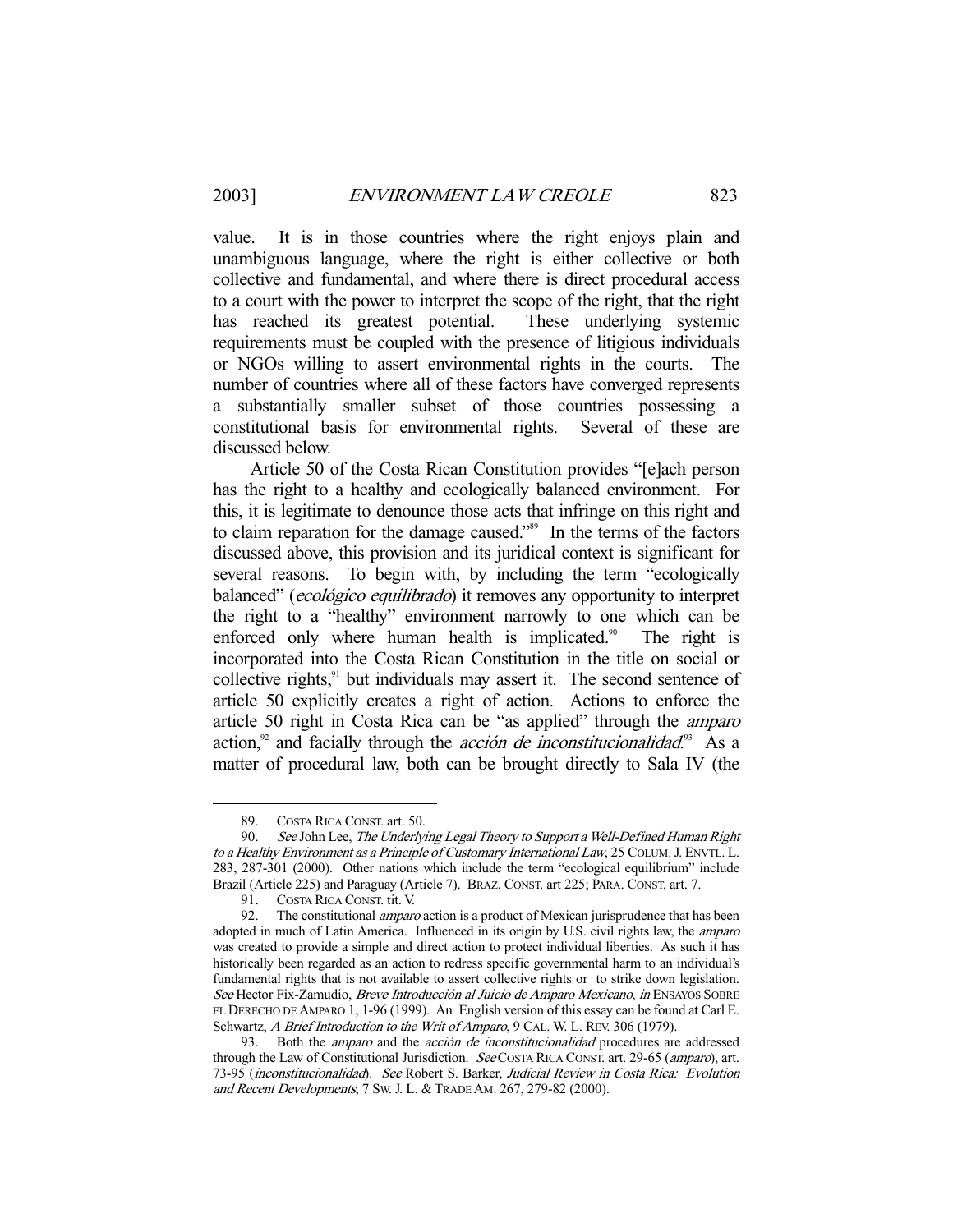Fourth Chamber), the constitutional court created in 1989.<sup>94</sup> As a consequence, there have been a number of cases resolved by the constitutional court based upon an alleged governmental failure to protect environmental rights.<sup>95</sup>

 Article 19 of the Chilean Constitution guarantees every person "the right to live in an environment free from contamination," and imposes a duty on the state to "preserve nature" and protect the right from infringement. This right was first tested in a case involving the validity of an environmental impact assessment concerning a proposal to log old growth forests and construct a chipping mill. In the Trillium case, the Chilean Poder Judicial addressed the standing question and described the Chilean environmental right as a "human right" having a "double character" as "subjective public law" and "collective public law."96 As subjective public law, the right is enforceable by harmed individuals and as collective public law it may be enforced in the interest of everyone for arbitrary and illegal acts or omissions. The procedural device to bring the constitutional claim in Chile is referred to as the recurso de protección, somewhat analogous to the tutela in Colombia or the amparo in Costa Rica. $\frac{97}{10}$  In Trillium, the court upheld the standing of the environmental groups to challenge the action and found the environmental impact assessment to be inadequate as a matter of law.

However, the Chilean constitutional language "*libre de contami*nación" ("free from contamination") seems even less likely than "healthy environment" to be subject to a construction that might implicitly encompass biological conservation for its own sake. In a case subsequent to the *Trillium* decision, a Chilean appellate court found that the assertion of the right is limited to violations that affect human life or health.<sup>98</sup>

 Colombia has enjoyed an active constitutional environmental jurisprudence since establishing the right to a healthy environment in its 1991 constitution. The Colombian right states "[e]very individual has

<sup>94.</sup> See Barker, *supra* note 93, at 279-82.<br>95. See, e.g., Expediente 98-003684-00

See, e.g., Expediente 98-003684-0007-CO, Resolución 1999-01250 (Costa Rica) (finding legislation authorizing annual harvest of sea turtles a violation of article 50); Expediente 01-011865-0007-CO, Resolución 2002-2486 (Costa Rica) (finding government authorization to harvest a species of trees relied upon by the endangered green parrot unconstitutional under article 50).

<sup>96.</sup> Trillium Case, Poder Judicial, No. 2.732-96 (1997) (Chile), available at http://www. elaw.org/resources/text.asp?ID=156.

 <sup>97.</sup> CHILE CONST. art. 20.

 <sup>98.</sup> Corte de Apelaciones de Puerto Montt, Fojas 713 (Aug. 16, 1999), available at http://www.elaw.org. Ecuador also shares the "free from contamination" conception of the right. ECUADOR CONST. art. 19.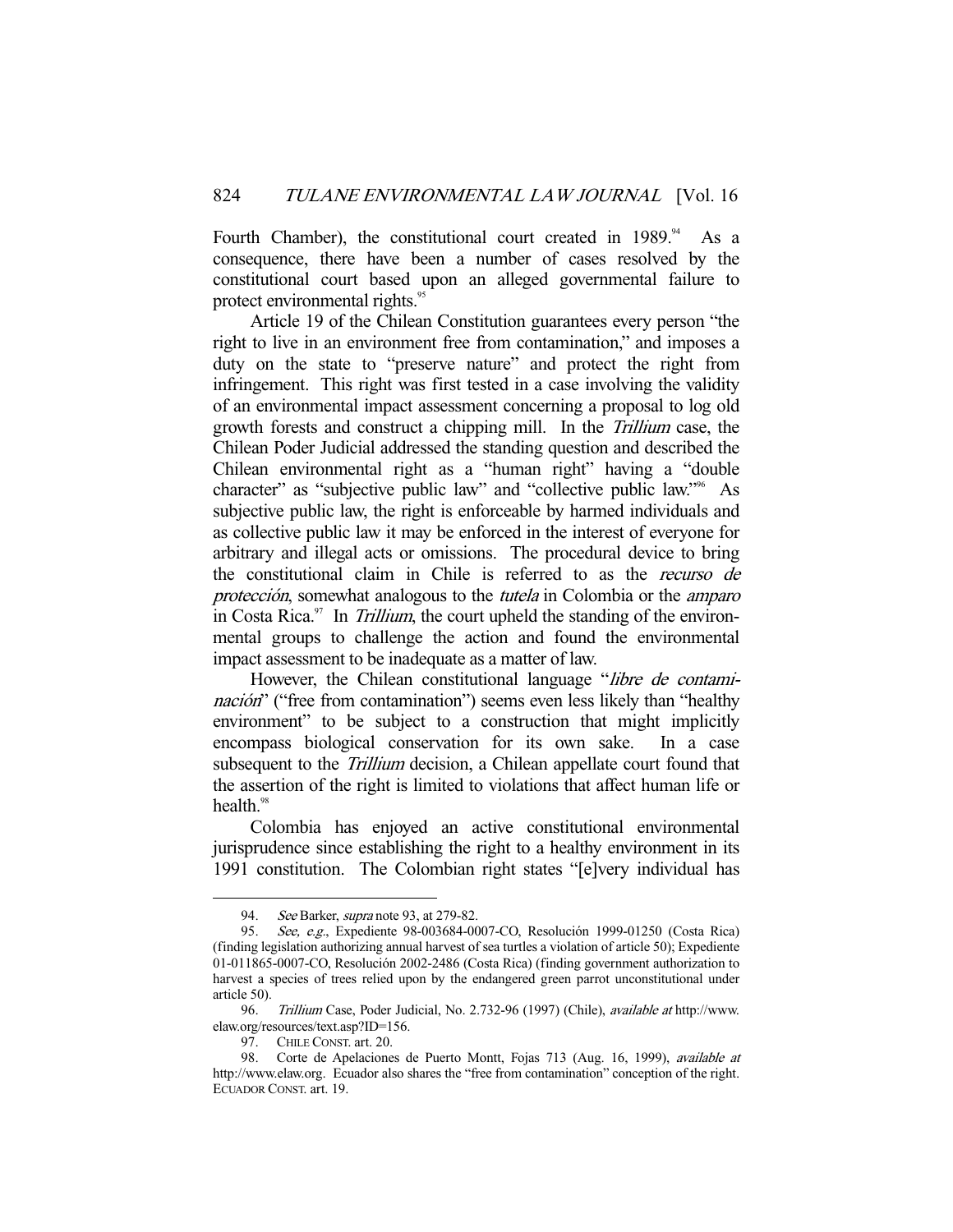the right to enjoy a healthy environment."<sup>99</sup> This provision also guarantees community participation in development decisions that may impact it.<sup>100</sup> Colombian jurisprudence, however, does not treat the environmental right as fundamental.<sup>101</sup> Hence, to maintain an individual action for specific harm, the right to a clean environment must be bundled with a fundamental right, such as the right to life or health.<sup>102</sup> In such cases, the action is maintained through the *tutela* action,<sup>103</sup> which under Colombian jurisprudence is similar to the more widely used amparo action. However, as noted above, Colombia has constitutionalized its *acción popular*,<sup>104</sup> which serves as a liberal standing device to defend collective rights.105 Largely as a result of the efforts of the public interest litigation NGO Fundepublico, there have been a number of decisions from the Constitutional Court of Colombia interpreting the Colombian right to a healthy environment and related fundamental rights.<sup>106</sup>

 The relative juridical force of the environmental right of the constitutions of Costa Rica and Colombia, and to a lesser extent, Chile, can be readily contrasted with the relatively weak language of the Mexican constitution which provides "each Person has a right to an environment adequate for their development and well-being."<sup>107</sup> The term "adequate" would seem decidedly more elusive and equivocal than its counterpart, "healthy." Mexico's provision also falls within its title concerning individual guarantees, thus limiting redress to harmed individuals and, in the absence of broad judicial construction, removing it as an avenue for addressing collective rights and striking down legislation. Moreover, the procedural device to assert the individual right in Mexico, the amparo, has no precedential value in subsequent cases. Commentators have not been sanguine about the prospects for an expansive interpretation of the Mexican right.<sup>108</sup>

 <sup>99.</sup> CONST. COLUM. art 79.

 <sup>100.</sup> Id.

 <sup>101.</sup> Constitutional Court of Colom., Sentencias 111/95 and T.1666/2000.

 <sup>102.</sup> See, e.g., Constitutional Court of Colom., Sentencias T-126/94; T-469/94; T-095/97; T-194/99.

 <sup>103.</sup> CONST. COLOM. art. 86.

<sup>104.</sup> *Id.* art. 88.

 <sup>105.</sup> Law 472 (1998) (Colom.).

 <sup>106.</sup> A brief description of some of these cases can be found at E-Law, at http://www.elaw.org (last visited June 22, 2003).

 <sup>107.</sup> CONST. art. 4 (Mex.). Peru also possesses similar language of adequacy. PERU CONST. art. 2.

 <sup>108.</sup> See Marisela Cifuentes López & Saul Cifuentes López, El derecho constitucional a un medio ambiente adecuado en México, 6 MEDIO AMBIENTE Y DERECHO: REVISTA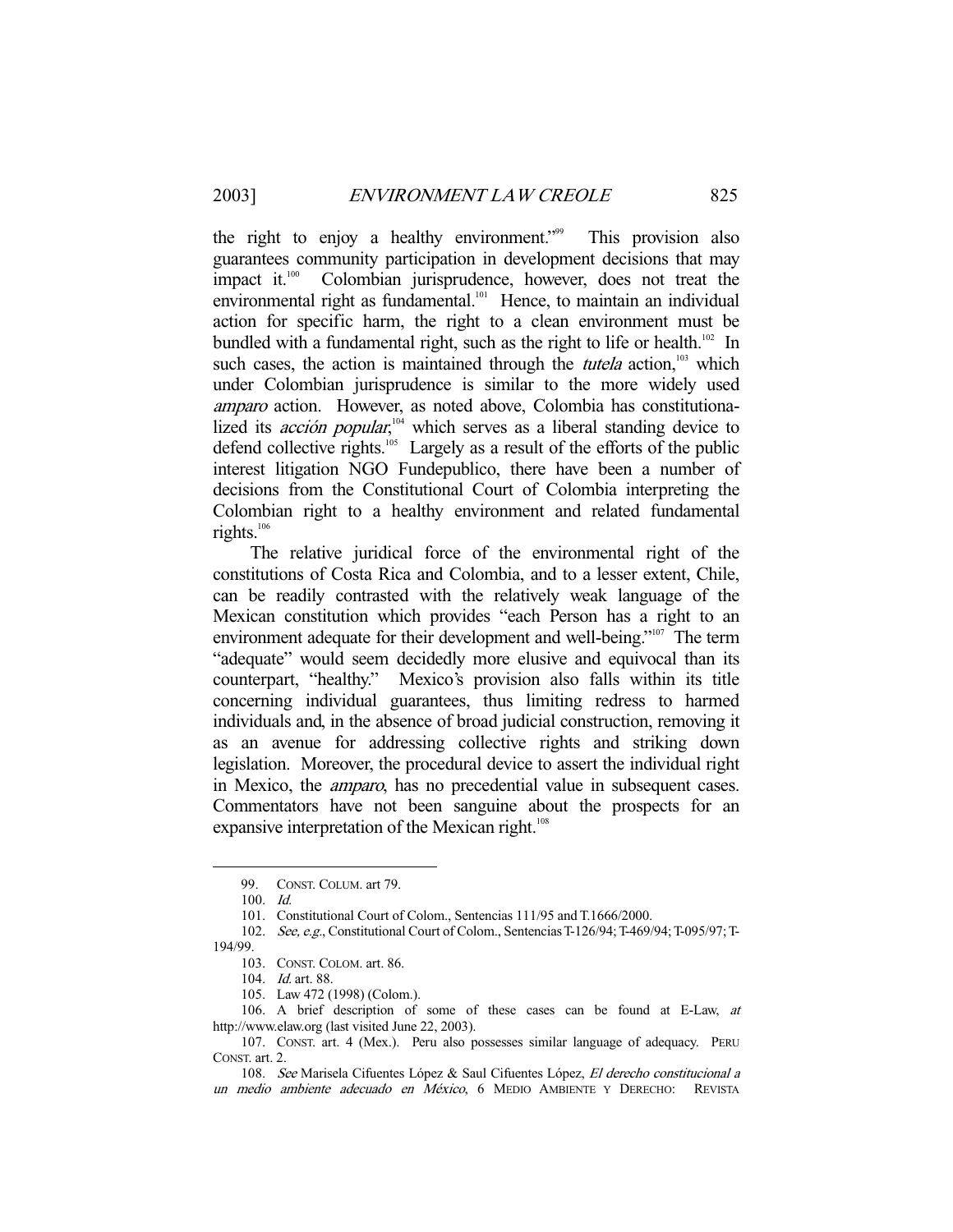In the commonwealth Caribbean, Jamaica has proposed language within a draft "Charter of Fundamental Rights and Freedoms" that would appear linguistically problematic. It guarantees "the right, *compatible* with *sustainable development*, to enjoy a healthy and productive environment free from the threat of injury or damage from environmental abuse and degradation of the ecological heritage."109 The balancing test with "sustainable development" that is explicitly set up with the articulation of the right dilutes its force. The draft charter provides for redress by persons directly harmed (for example, as applied); or by persons and public or civic organizations (with leave of the supreme court) to facially challenge the constitutionality of legislative acts or decrees.<sup>110</sup> However, assertion of the right requires leave of court only on a finding that nonconstitutional remedies are inadequate.<sup>111</sup>

 Cuba's environmental constitutional language also appears relatively weak and is framed in terms of state duties (*deberes*).<sup>112</sup> It does not appear to confer defensible individual or collective rights. The provision falls within Chapter I, Political, Social and Economic Foundations of the State, rather than Chapter VII which provide for "rights, duties and fundamental guarantees." Moreover, Cuba is unique among the region's nations in terms of subordinating the judiciary to the legislative and executive branches as a matter of constitutional law.<sup>113</sup> This would seem to make striking down legislation on constitutional grounds virtually impossible. Interestingly, and perhaps uniquely, however, the Cuban environmental article imposes an affirmative duty on citizens to protect the environment.<sup>114</sup>

# V. INSTITUTIONS FOR SHARING KNOWLEDGE AND SHARED **JURISPRUDENCE**

 Over the last ten years the mechanisms for sharing emerging developments in environmental law in Latin America and the Caribbean have grown increasingly diverse and sophisticated. During this same time, the Internet evolved into a robust information dissemination tool

ELECTRONICA DE DERECHO AMBIENTAL 1, 1-12 (2000), available at http://www.cica.es/aliens/ gimadus/Cifuentes.html.

 <sup>109.</sup> Draft Charter of Fundamental Rights and Freedom, Chapter III, (3)(l) (Jam.) (on file with the author).

<sup>110.</sup> *Id.* at  $(17)(1)-(2)$ 

<sup>111.</sup> *Id.* at (17)(4).

 <sup>112.</sup> CUBA CONST. art. 27.

<sup>113.</sup> CUBA CONST. art. 121 (1992); see also Michael B. Wise, Cuba and Judicial Review, 7 SW. J. L. & TRADE AM. 247, 258-61 (2000).

 <sup>114.</sup> See CUBA CONST. art. 27.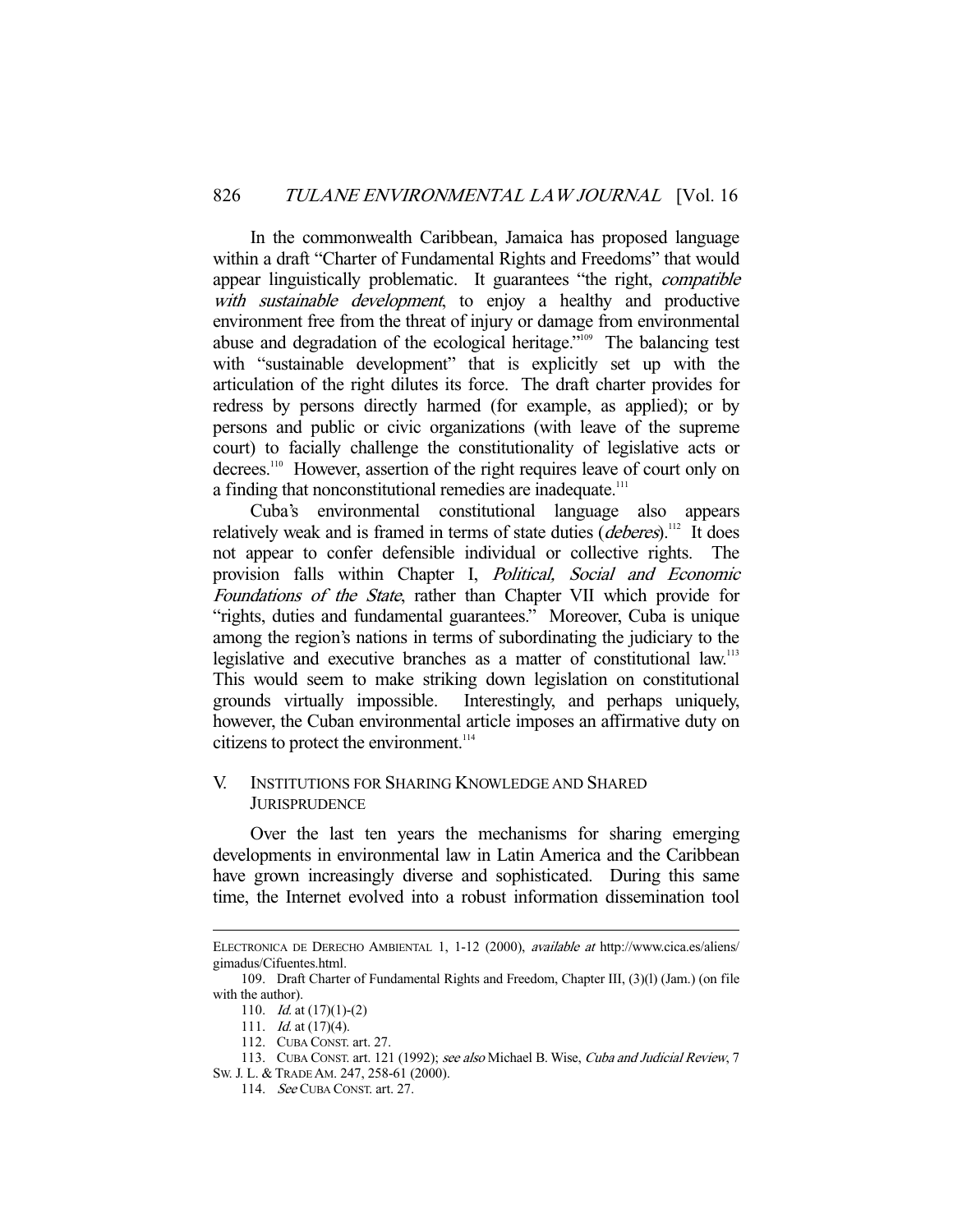whose significance in fostering jurisprudential knowledge sharing cannot be overstated. The post-Rio convergence of environmental law and the Internet with democratic reform movements already under way in the region has dramatically hastened the pace of innovation in environmental law. The United States, with its thirty-year history of domestic environmental law has served as both an inspiration and a model, though many would now argue that the United States no longer exerts an intellectual leadership role in developing environmental law.

 The number and range of environmental law organizations and networks in Latin America and the Caribbean has expanded to reflect this diversity. There are now networks of governmental and nongovernmental organizations and there are even networks of networks. Intergovernmental organizations promoting environmental law development include the Organization of American States,<sup>115</sup> the United Nations Environment Programme,<sup>116</sup> and the IUCN/World Conservation Union Environmental Law Commission.<sup>117</sup> These organizations maintain libraries and data bases that foster information sharing.

 Nongovernmental public interest law organizations and networks have also proliferated. The largest and oldest of the networks is the Environmental Law Alliance Worldwide (E-LAW),<sup>118</sup> a horizontal alliance of public interest advocates of global scope. E-LAW was the first environmental law organization to champion the Internet as its primary tool for information sharing. Many transnational and transsystemic jurisprudential developments, including some of those discussed in this Article, can be traced to the E-LAW network. The Alianza Interamericana para la Defensa del Ambiente (AIDA) represents another interesting model. More than a network, it is a U.S. incorporated NGO affiliated with the U.S. NGO Earthjustice, whose members are made up of separately incorporated Latin American environmental law NGOs with a regional mission to pursue cases and protect resources that have a transnational effect.<sup>119</sup> In Central America, another such model, the Red de Organizaciones No Gubermentales de Derecho Ambiental

 <sup>115.</sup> See Inter-American Forum on Environmental Law, at http://www.oas.org/usde/fida. htm (last visited June 22, 2003).

 <sup>116.</sup> See Unidad de Derecho Ambiental, Asistencia Técnica, at http://www.rolac.unep. mx/deramb/esp/ (last visited June 5, 2003).

 <sup>117.</sup> See IUCN, Commission on Environmental Law—Overview, at http://www.iucn.org/ themes/law/cel01.html (last modified Mar. 6, 2003). The IUCN/World Conservation Union is a unique entity whose membership is both governmental and nongovernmental.

 <sup>118.</sup> See Environmental Law Alliance Worldwide, at http://www.elaw.org (last visited June 5, 2003).

 <sup>119.</sup> See AIDA, at http://www.aida2.org (last visited June 5, 2003).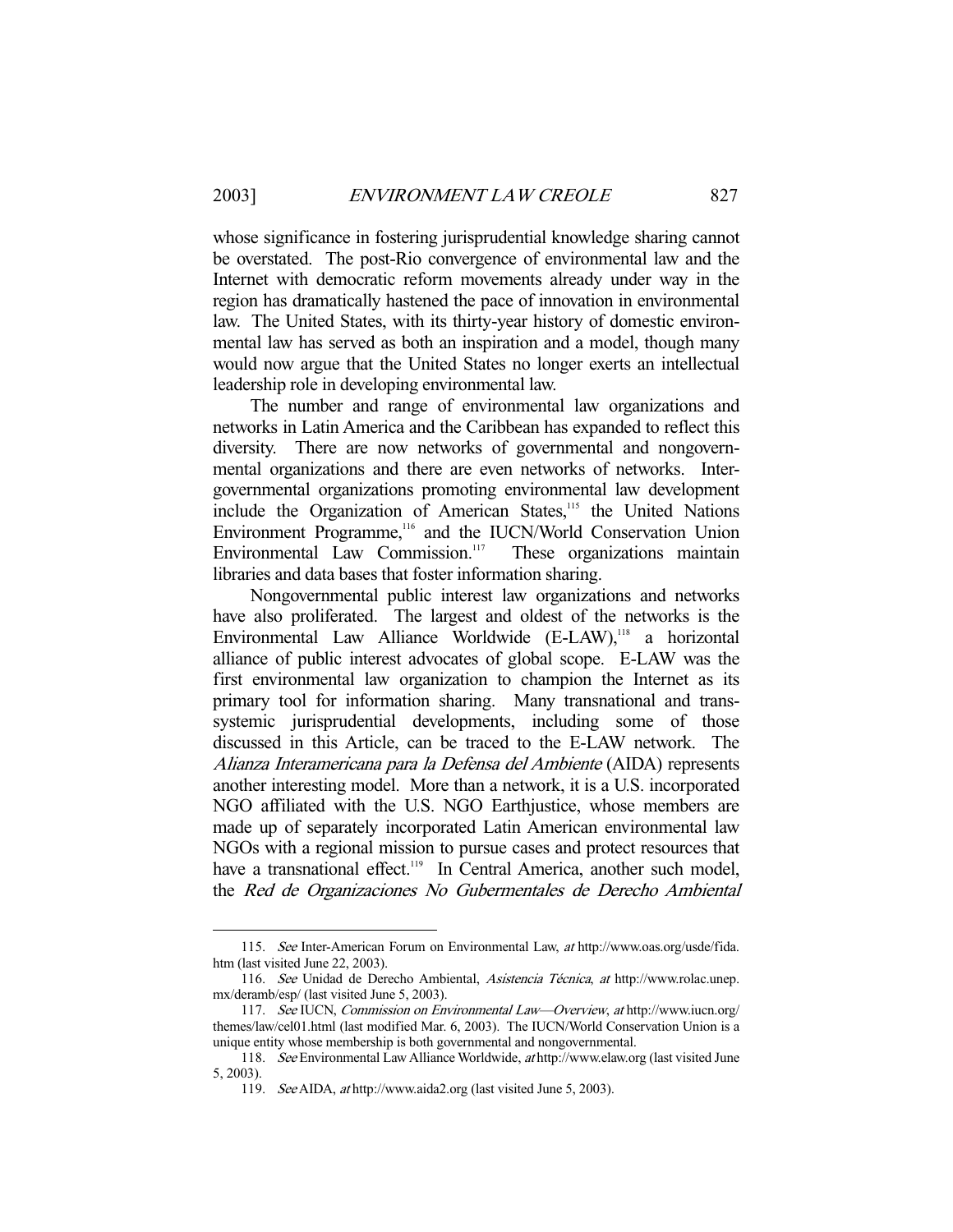(RODA), developed around the shared theme of protecting the "Mesoamerican Biological Corridor" and to promote environmental law regionally.

 These institutions have all been nurtured by development agencies and private foundations. Most significant among these has been the John D. and Catherine T. MacArthur Foundation, which has maintained a tenyear effort to promote public interest environmental law in Latin America and the Caribbean.<sup>120</sup>

 Despite these advances and the robust intellectual energy surrounding them, environmental law sources and scholarship remains uneven. Much is made of the fundamental distinction between the common law doctrine of *stare decisis*, with its emphasis on judicial law making, and the civil law aversion to the same. Yet it seems clear that this distinction is blurring. Perhaps just as important, however, is the relative ease with which decisions at all judicial levels can be systematically reported, cataloged, and shared. While these decisions do not create "precedent" in the way common law lawyers are accustomed to thinking, they are considered jurisprudence and, as such, have increasingly persuasive value.<sup>121</sup> Civil law judges must be aware that more lawyers are reading the opinions they are writing. The case style is entering the lexicon of civil environmental law making. Ready access to reporting systems remains, however, ad hoc and unregulated, making research difficult and uneven.

 Environmental law education in academic fora in the region has lagged behind the pace of developments in environmental law fostered by the professional advocacy community.<sup>122</sup> Environmental law is just beginning to be recognized as a discrete discipline worthy of concentrated curricular development and scholarship.<sup>123</sup>

 <sup>120.</sup> See MacArthur Foundation, at http://www.macfound.org (last visited June 5, 2003).

<sup>121.</sup> See John Bell, Comparing Precedent, 82 CORNELL L. REV. 1243, 1243-78 (1997) (reviewing D. NEIL MACCORMACK & ROBERT S. SUMMERS, INTERPRETING PRECEDENTS: A COMPARATIVE STUDY (1997)); Maria Luisa Murillo, The Evolution of Codification in the Civil Law Legal Systems: Towards Decodification and Recodification, 11 J. TRANSNAT'L L. & POL'Y 163, 173-74 (2001).

 <sup>122.</sup> For an excellent comparative critique of the nature of Latin American and U.S. legal education, see Richard J. Wilson, The New Legal Education in North and South America, 25 STAN. J. INT'L L. 375 (1989).

 <sup>123.</sup> In the United States, law schools are the repositories of jurisprudence, even if the courts are the primary mechanism for its development. Even law schools that do not offer a specialized environmental curriculum regularly offer three or four courses in environmental and land-use law. Those that do offer specialized curricula may have as many as eight to ten basic courses, complemented by skills training opportunities through environmental law clinics, field courses, and student organizations. Specialized environmental policy institutes centered in law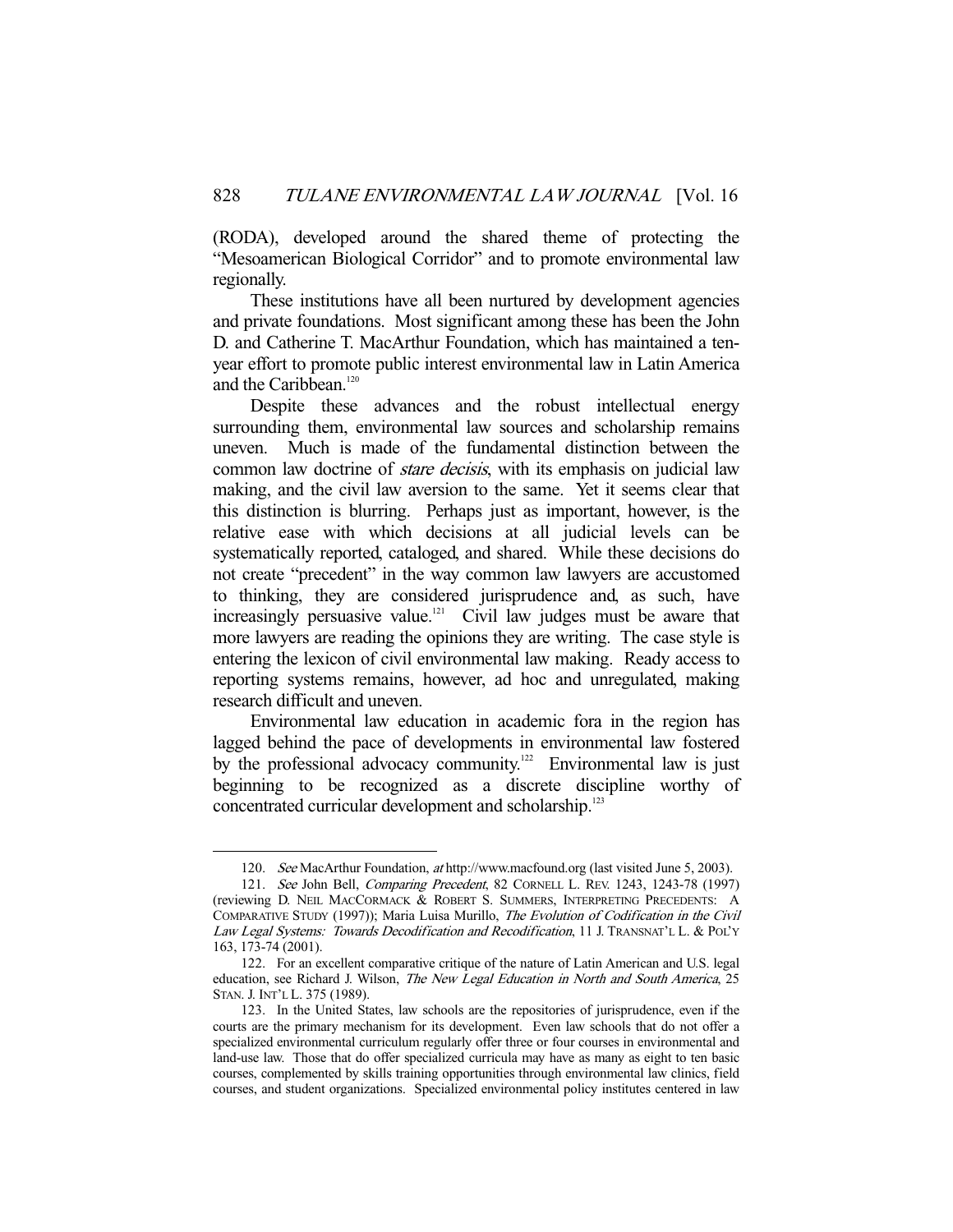-

 Curricular change in legal education in Latin America is slow and cumbersome, making it difficult to introduce new courses into already crowded schedules.<sup>124</sup> Nonetheless, many countries now have at least one significant treatise in environmental law.<sup>125</sup> These treatises (*tratados*) and recent academic scholarship reflect the growing maturation and sophistication of environmental law from the early years where texts were often little more than compilations of legislation. Despite these encouraging developments, an informal survey over the Internet and through colleagues yielded few academic programs devoted to environmental law in the region,<sup>126</sup> and two functioning Spanish language journals devoted exclusively to environmental law, none from within the region. $127$ 

 Indeed, even in Costa Rica, which many view as a laboratory for the development of environmental policy, and which boasts at least three environmental law NGOs, environmental law has gained only a small foothold in the undergraduate law curriculum. One- and two-year postgraduate programs (maestrías) abound in the region, but few are subject matter specific to environmental law. On an encouraging note, the IUCN Environmental Law Commission recently announced a partnership with the Sociedad Peruana de Derecho Ambiental (SPDA) and the Catholic University of Peru to establish an environmental law "Center of Excellence" in Lima, Peru.<sup>128</sup>

schools and environmental law journals staffed by students are a common feature of U.S. law schools.

<sup>124.</sup> See Wilson, supra note 122, at 382-84; John Henry Merryman, Legal Education There and Here: A Comparison, 27 STAN. L. REV. 859, 869-70 (1975).

<sup>125.</sup> See BRAÑES, supra note 33, at 285; PÉREZ, supra note 25, at 110; Alsina, supra note 33, at 151.

 <sup>126.</sup> The University of Costa Rica, the premier law school in the region, offers a master's degree in environmental and agrarian law, reflecting a curriculum still tied to agrarian doctrinal roots. See http://cariari.ucr.ac.cr/%7Ederecho/. Graduate environmental law programs were also found in private law schools in Colombia and Panama.

 <sup>127.</sup> Medio Ambiente y Derecho: Revista Electrónica de Derecho Ambiental, available at http://www.cica.es/aliens/gimadus/ (last visited June 5, 2003). This electronic journal is published under the auspices of the law school at the Universidad de Sevilla, Spain. See also Revista de Derecho Ambiental, available at http://www.accesosis.es/negociudad/rda/informacion. htm (last visited June 5, 2003). The United Nations Environmental Programme's Regional Office for Latin America and the Caribbean launched a regional journal in 1994, but it lasted only one year. See Unidad de Derecho Ambiental, at http://www.rolac.unep.mx/deramb/esp/Publica/ publica.htm (last visited June 5, 2003).

 <sup>128</sup> See Pontificia Universidad Católica del Perú y la Sociedad Perruna de Derecho Ambiental Firman Convenio Hacia la Creación de un Centro de Excelencia con Apoyo de la UICN, at http://iucn.org/themes/law/pdfdocuments/Nota%20de%20Prensa.pdf (last visited June 5, 2003).